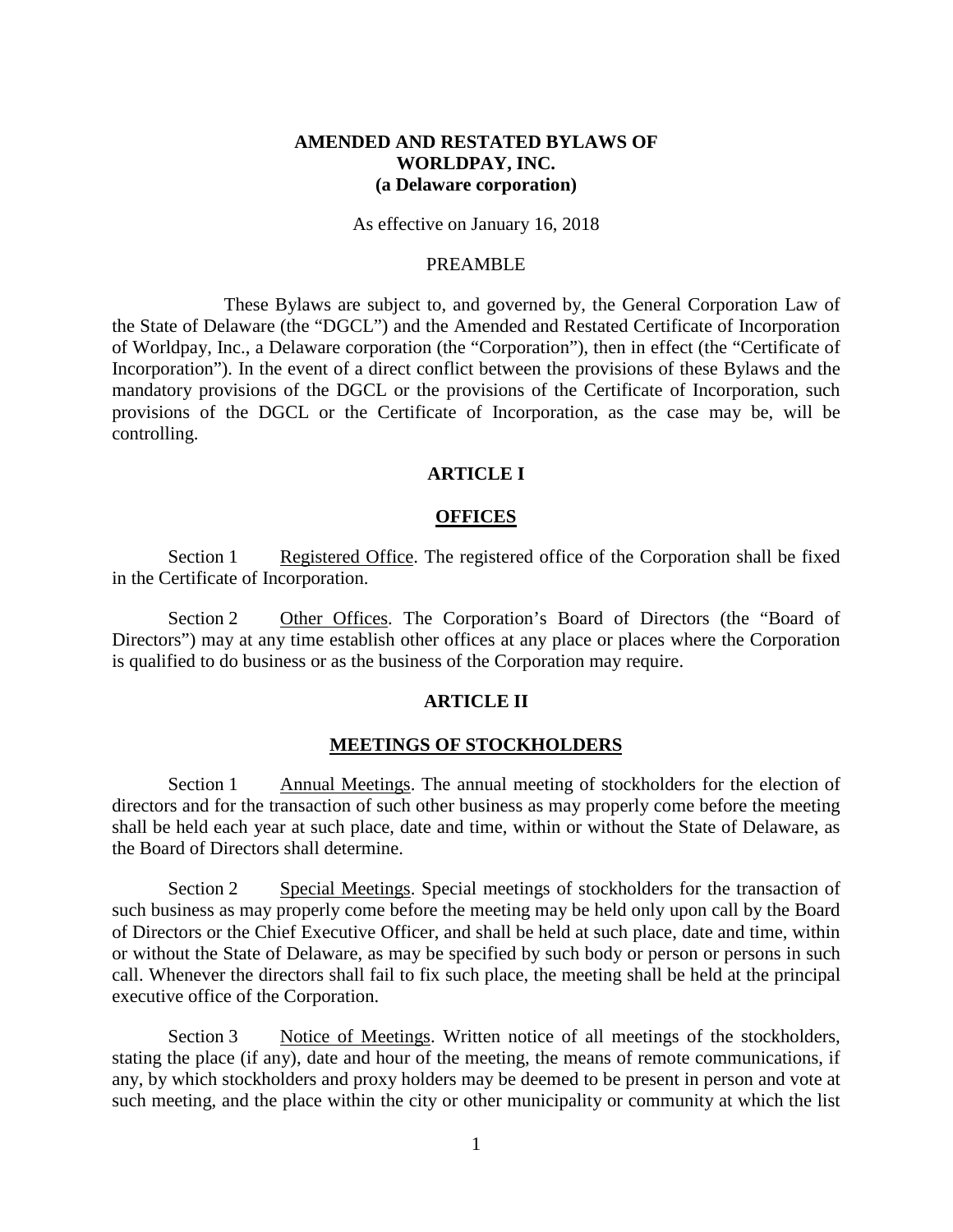of stockholders may be examined, shall be mailed or delivered to each stockholder not less than 10 nor more than 60 days prior to the meeting. Notice of any special meeting shall state the purpose or purposes for which the meeting is to be held. Only business within the purpose or purposes described in the notice may be conducted at a special meeting of stockholders.

Section 4 Postponement and Cancellation of Meeting. Any previously scheduled annual or special meeting of the stockholders may be postponed, and any previously scheduled annual or special meeting of the stockholders called by the Board of Directors or the Chief Executive Officer may be canceled, by resolution of the Board of Directors or action by a duly authorized officer upon public notice given prior to the time previously scheduled for such meeting of stockholders.

Section 5 Stockholder Lists. The officer who has charge of the stock ledger of the Corporation shall prepare and make, at least 10 days before every meeting of stockholders, a complete list of the stockholders entitled to vote at the meeting, arranged in alphabetical order, and showing the address of each stockholder and the number of shares registered in the name of each stockholder. Such list shall be open to the examination of any stockholder, for any purpose germane to the meeting, (i) on a reasonably accessible electronic network, provided that the information required to gain access to such list is provided with the notice of the meeting, or (ii) during ordinary business hours, at the principal place of business of the Corporation. If the meeting is to be held at a place, then the list shall also be produced and kept at the time and place of the meeting during the whole time thereof, and may be inspected by any stockholder who is present.

The stock ledger shall be the only evidence as to who are the stockholders entitled to examine the stock ledger, the list required by this section or the books of the Corporation, or to vote in person or by proxy at any meeting of stockholders.

Section 6 Quorum. Except as otherwise provided by law or the Certificate of Incorporation, a quorum for the transaction of business at any meeting of stockholders shall consist of the holders of record of a majority of the issued and outstanding shares of the capital stock of the Corporation entitled to vote at the meeting, present in person or by proxy. To the extent that a separate vote by a class or series or classes or series of the capital stock of the Corporation is required, a quorum shall consist of the holders of record of a majority of the issued and outstanding shares of such class or series or classes or series. If there be no such quorum, the holders of a majority of such shares so present or represented may adjourn the meeting from time to time, without further notice, until a quorum shall have been obtained. When a quorum is once present it is not broken by the subsequent withdrawal of any stockholder.

Section 7 Organization. Meetings of stockholders shall be presided over by the Chairperson, if any, or if none or in the Chairperson's absence the Vice Chairperson, if any, or if none or in the Vice Chairperson's absence the Chief Executive Officer, if any, or if none or in the Chief Executive Officer's absence the President, if any, or if none or in the President's absence a Vice President, or, if none of the foregoing is present, by a chairperson to be chosen by the stockholders entitled to vote who are present in person or by proxy at the meeting. The Secretary of the Corporation, or in the Secretary's absence an Assistant Secretary, shall act as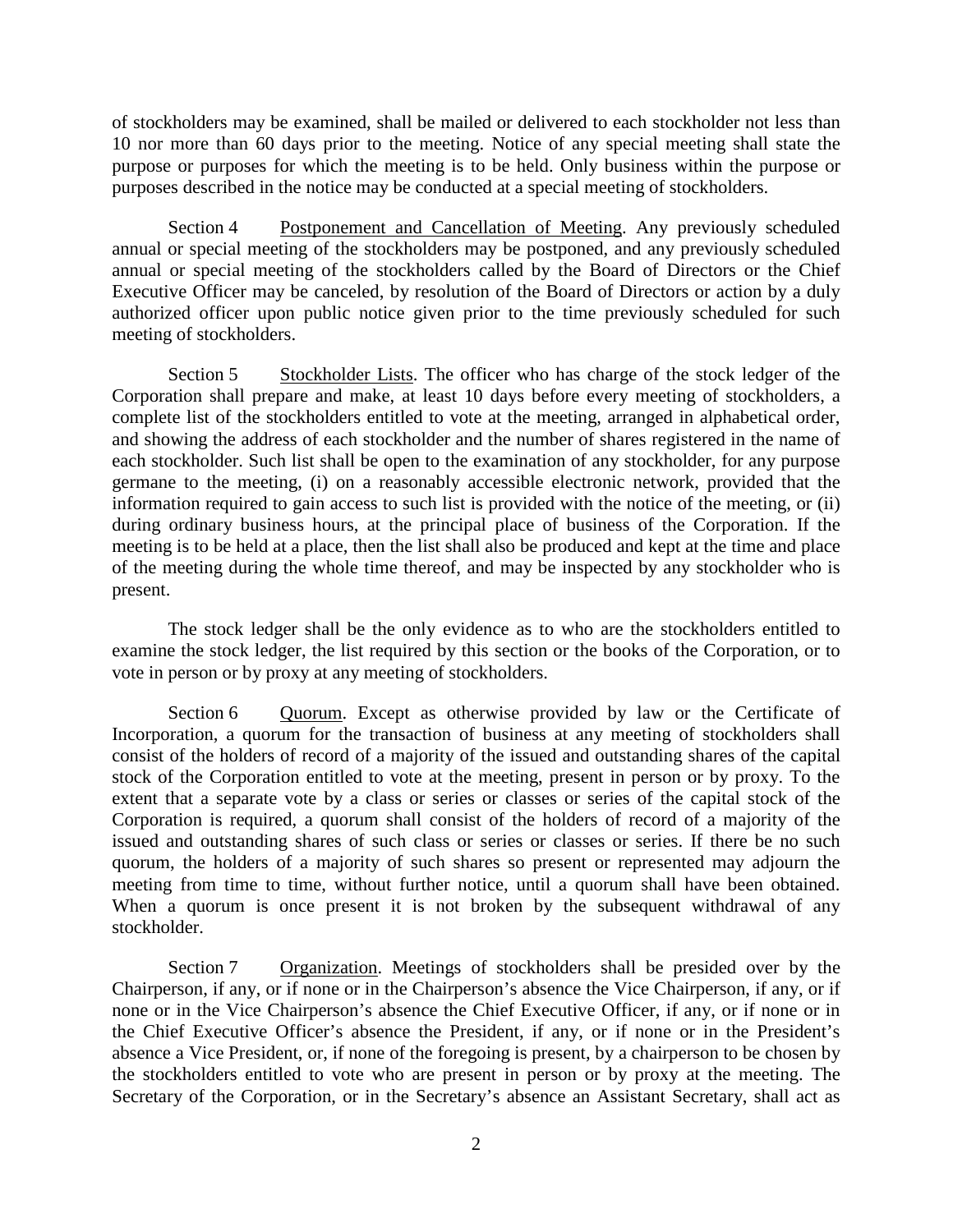secretary of every meeting, but if neither the Secretary nor an Assistant Secretary is present, the person presiding at the meeting shall appoint any person present to act as secretary of the meeting. The person presiding at the meeting may adjourn the meeting from time to any other time and to any other place at which a meeting of stockholders may be held under these Bylaws. The Board of Directors may adopt before a meeting such rules for the conduct of the meeting, including an agenda and limitations on the number of speakers and the time which any speaker may address the meeting, as the Board of Directors determines to be necessary or appropriate for the orderly and efficient conduct of the meeting. Subject to any rules for the conduct of the meeting adopted by the Board of Directors, the person presiding at the meeting may also adopt, before or at the meeting, rules for the conduct of the meeting.

# Section 8 Voting; Proxies; Required Votes; Action by Written Consent.

(a) General. At each meeting of stockholders, every stockholder shall be entitled to vote in person or by proxy appointed by instrument in writing, subscribed by such stockholder or by such stockholder's duly authorized attorney-in-fact (but no such proxy shall be voted or acted upon after three years from its date, unless the proxy provides for a longer period), and, unless the Certificate of Incorporation provides otherwise, shall have one vote for each share of stock entitled to vote registered in the name of such stockholder on the books of the Corporation on the applicable record date fixed pursuant to these Bylaws.

(b) Director Elections. Directors shall be elected as set forth in the Certificate of Incorporation; provided, however, that notwithstanding any provision in the Certificate of Incorporation or these Bylaws to the contrary, (other than in connection with filling vacancies on the Board of Directors), a nominee for director shall be elected to the Board of Directors if the votes cast for such nominee's election exceed the votes cast against such nominee's election; provided, further, that directors shall be elected by a plurality of the votes cast at any meeting of stockholders for which the Secretary of the Corporation determines that the number of nominees exceeds the number of directors to be elected as of the date seven (7) days prior to the scheduled mailing date of the proxy statement for such meeting.

(c) All Other Matters. Except as otherwise required by law or the Certificate of Incorporation, any other action of the stockholders shall be authorized by the vote of the majority of the shares present in person or represented by proxy at the meeting and entitled to vote on the subject matter. Where a separate vote by a class or classes, present in person or represented by proxy, shall constitute a quorum entitled to vote on that matter, the affirmative vote of the majority of shares of such class or classes present in person or represented by proxy at the meeting and entitled to vote on the subject matter shall be the act of such class, unless otherwise provided in the Certificate of Incorporation.

(d) Certain Definitions. For purposes of this Article II, (i) "Affiliate" means, with respect to any Person, any other Person that controls, is controlled by, or is under common control with such Person; the term "control," as used in this definition, means the power to direct or cause the direction of the management and policies of such Person, directly or indirectly, whether through the ownership of voting securities, by contract or otherwise, and "controlled" and "controlling" have meanings correlative to the foregoing, (ii) "Person" means an individual, any general partnership, limited partnership, limited liability company, corporation, trust,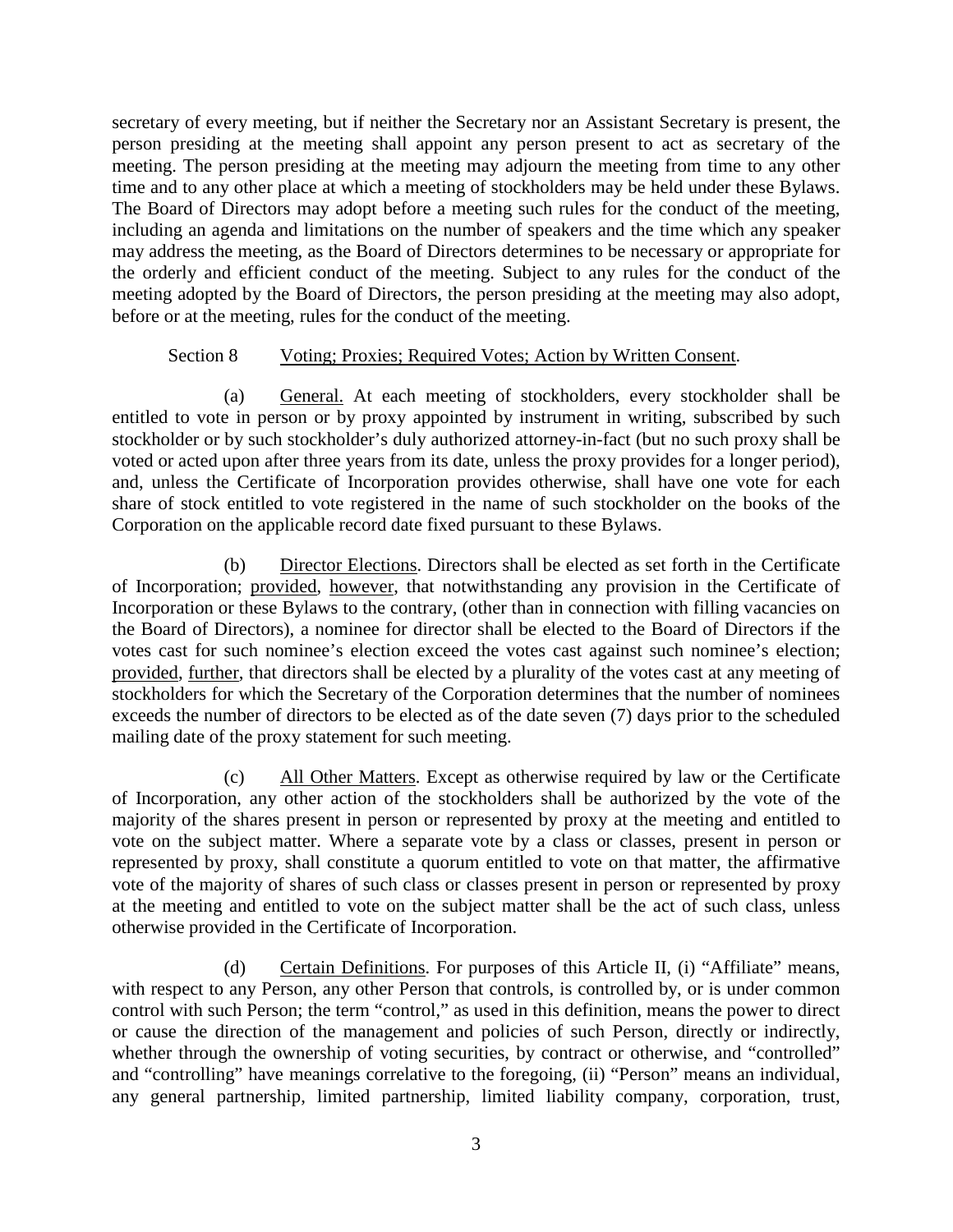business trust, joint stock company, joint venture, unincorporated association, cooperative or association or any other legal entity or organization of whatever nature, and shall include any successor (by merger or otherwise) of such entity and (iii) "beneficial ownership" shall be determined in accordance with Rule 13d-3 promulgated under the Securities Exchange Act of 1934, as amended.

Section 9 Advance Notification of Business to be Transacted at Meetings of Stockholders. To be properly brought before the annual or any special meeting of the stockholders, any business to be transacted at an annual or special meeting of stockholders must be either (a) specified in the notice of meeting (or any supplement or amendment thereto) given by or at the direction of the Board of Directors (or any duly authorized committee thereof), (b) otherwise properly brought before the meeting by or at the direction of the Board of Directors (or any duly authorized committee thereof), or (c) in the case of an annual meeting, otherwise properly brought before the meeting by any stockholder of the Corporation (i) who is a stockholder of record on the date of the giving of the notice provided for in this Section 9 of Article II and on the record date for the determination of stockholders entitled to notice of and to vote at the meeting and (ii) who complies with the advance notice procedures set forth in this Section 9 of Article II. Except for proposals properly made in accordance with Rule 14a-8 under the Securities Exchange Act of 1934, as amended (the "Exchange Act"), and included in the Corporation's notice of meeting, the foregoing clause (c) shall be the exclusive means for a stockholder to propose business to be brought before an annual meeting of stockholders. Stockholders seeking to nominate persons for election to the Board of Directors must comply with Section 10 of Article II, and this Section 9 of Article II shall not be applicable to nominations.

In addition to any other applicable requirements, for business to be properly brought before an annual meeting by a stockholder, such stockholder must have given timely notice thereof in proper written form to the Secretary of the Corporation. To be timely, a stockholder's written notice addressed to the Secretary of the Corporation must be delivered to or mailed and received at the principal executive offices of the Corporation not less than ninety (90) days nor more than one hundred twenty (120) days prior to the first anniversary of the date of the immediately preceding year's annual meeting of stockholders; provided, however, that if the date of the annual meeting is advanced more than thirty (30) days prior to, or delayed by more than sixty (60) days after, the anniversary of the preceding year's annual meeting, to be timely, notice by the stockholder must be so received not later than the close of business on the tenth (10th) day following the day on which notice of the date of the annual meeting was mailed or public disclosure of the date of the annual meeting is first given or made (which for this purpose shall include any and all filings of the Corporation made on the EDGAR system of the U.S. Securities and Exchange Commission ("SEC") or any similar public database maintained by the SEC), whichever first occurs.

To be in proper written form, a stockholder's notice to the Secretary of the Corporation must set forth as to each matter such stockholder proposes to bring before a meeting (i) a brief description of the business desired to be brought before the meeting and the reasons for conducting such business at the meeting, (ii) the name and record address of such stockholder proposing such business and the beneficial owner, if any, on whose behalf the proposal is made, (iii) the class or series and number of shares of capital stock of the Corporation that are, directly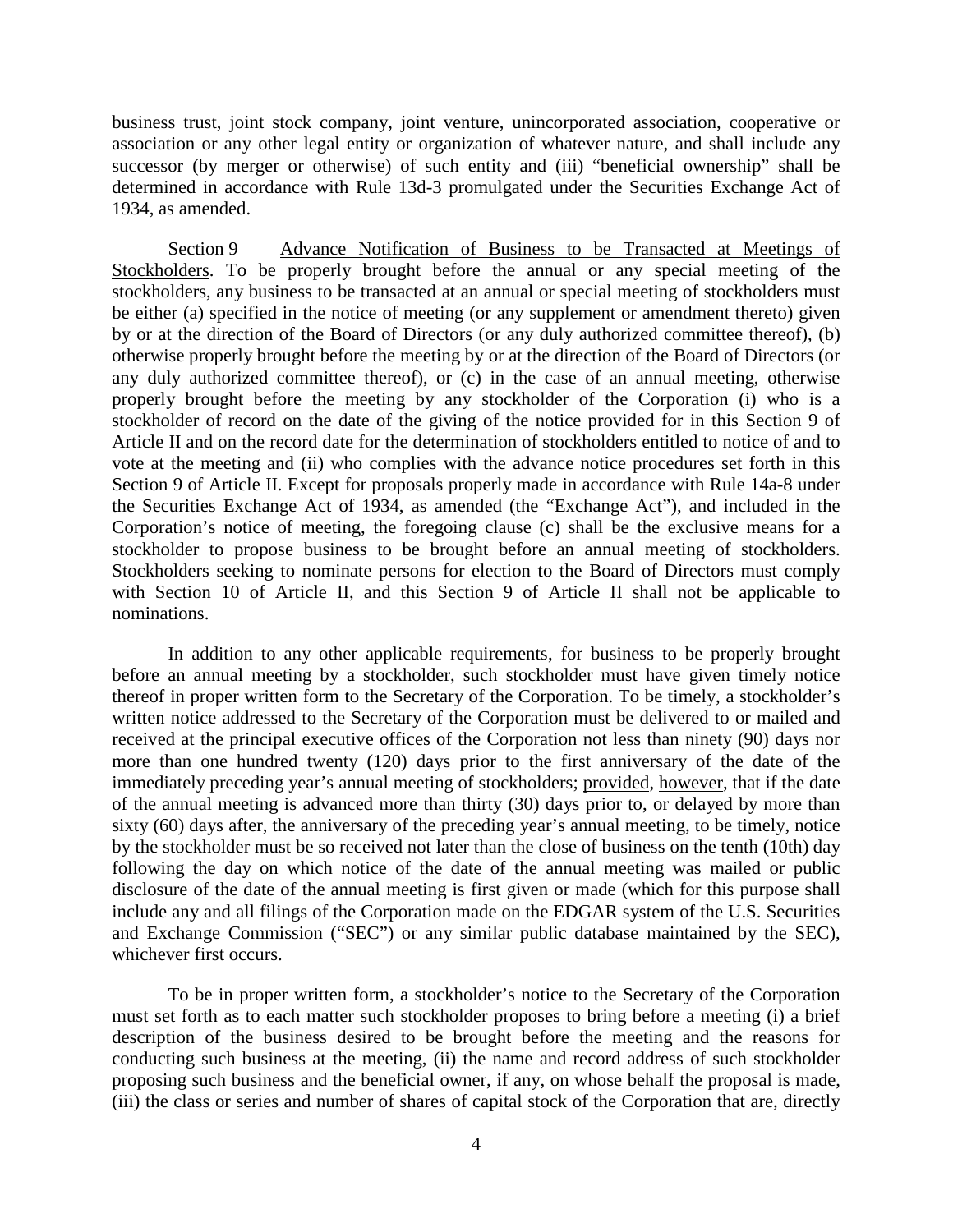or indirectly, owned beneficially or of record by such stockholder, (iv) any derivative positions held or beneficially held, directly or indirectly, by such stockholder, (v) whether and the extent to which any hedging or other transaction or series of transactions has been entered into by or on behalf of such stockholder, or any other agreement, arrangement or understanding (including any short position or any borrowing or lending of shares) has been made, the effect or intent of which is to mitigate loss to or manage risk or benefit of share price changes for, or to increase or decrease the voting power of, such stockholder with respect to any share of stock of the Corporation, (vi) a description of all arrangements or understandings between such stockholder and any other person or persons (including their names) in connection with the proposal of such business by such stockholder and any material interest of such stockholder in such business; (vii) any proxy, contract, arrangement, understanding or relationship pursuant to which such stockholder has or shares a right to vote any shares of any security of the Corporation, (viii) any direct or indirect interest of such stockholder in any contract with the Corporation, any affiliate of the Corporation or any principal competitor of the Corporation (including, in any such case, any employment agreement, collective bargaining agreement or consulting agreement), (ix) any pending or threatened litigation in which such stockholder is a party or material participant involving the Corporation or any of its officers or directors, or any affiliate of the Corporation, (x) any material transaction occurring during the prior twelve months between such stockholder, on the one hand, and the Corporation, any affiliate of the Corporation or any principal competitor of the Corporation, on the other hand, (xi) a representation that such stockholder intends to appear in person or by proxy at the meeting to bring such business before the meeting, and (xii) any other information relating to such stockholder that would be required to be disclosed in a proxy statement or other filings required to be made in connection with solicitations of proxies or consents by such stockholder in support of the business proposed to be brought before the meeting pursuant to Section 14(a) of the Exchange Act, and the rules and regulations promulgated thereunder.

Notwithstanding the foregoing provisions of this section, a stockholder shall also comply with all applicable requirements of the Exchange Act, and the rules and regulations thereunder with respect to the matters set forth in this Section 9 of Article II. Nothing in this Section 9 of Article II shall be deemed to affect any rights of stockholders to request inclusion of proposals in the Corporation's proxy statement pursuant to Rule 14a-8 under the Exchange Act.

Notwithstanding anything in these Bylaws to the contrary, no business shall be conducted at the annual or any special meeting of the stockholders except business brought before the meeting in accordance with the procedures set forth in this Section 9 of Article II; provided, however, that, once business has been properly brought before the meeting in accordance with such procedures, nothing in this Section 9 of Article II shall be deemed to preclude discussion by any stockholder of any such business. The person presiding at the meeting shall, if the facts warrant, determine and declare to the meeting that the business was not properly brought before the meeting in accordance with the provisions of this Section 9 of Article II, and if such officer shall so determine, such officer shall so declare to the meeting that any such business not properly brought before the meeting shall not be transacted.

Section 10 Advance Notification of Nominations for Directors. Only persons who are nominated in accordance with the following procedures shall be eligible for election as directors of the Corporation, except as is otherwise provided in the Certificate of Incorporation with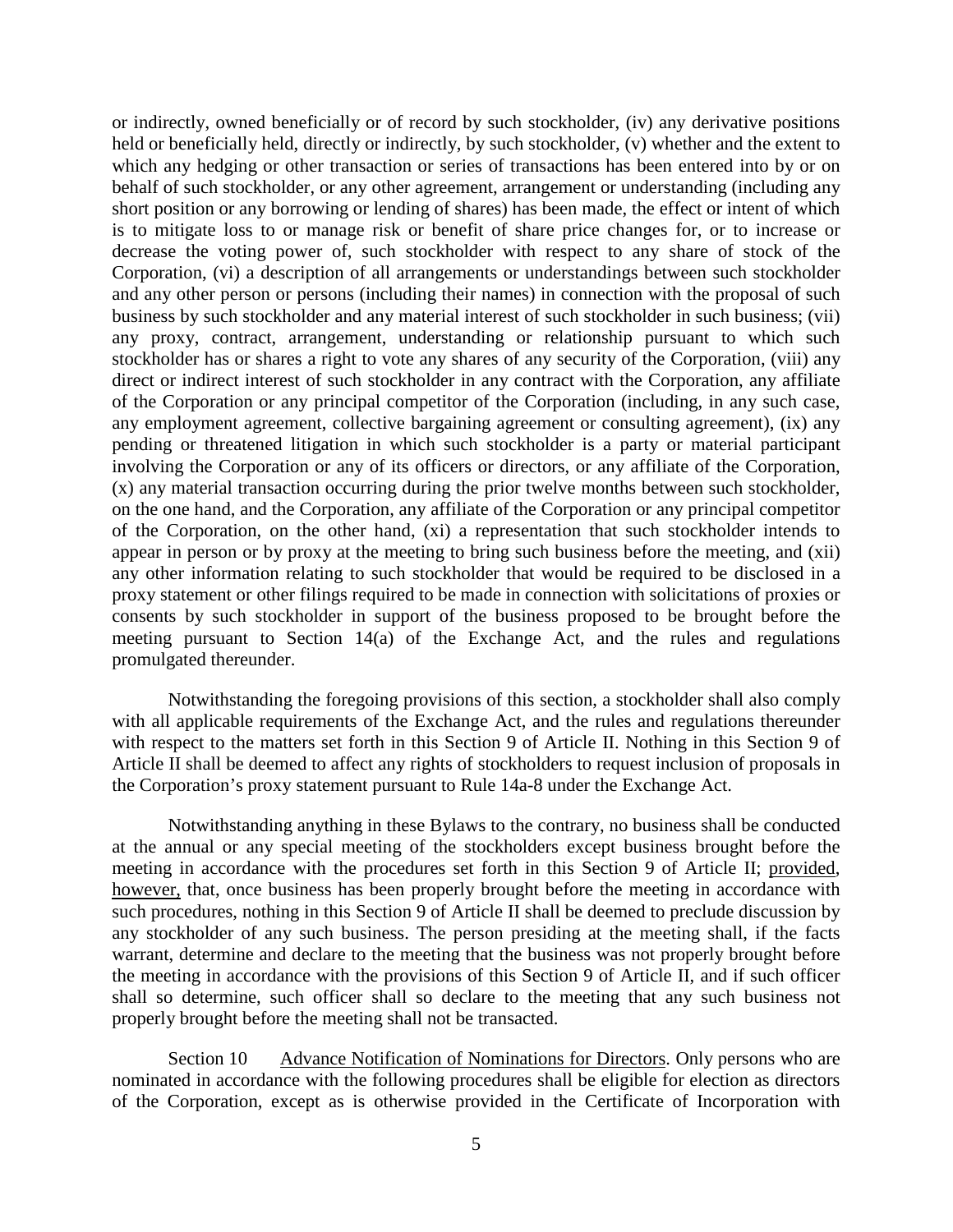respect to the rights of the holders of shares of Class B Common Stock or preferred stock of the Corporation to nominate and elect a specified number of directors in certain circumstances. All nominations of persons for election to the Board of Directors shall be made at any annual meeting of the stockholders, or at any special meeting of the stockholders called for the purpose of electing directors, (a) by or at the direction of the Board of Directors (or any duly authorized committee thereof), or (b) by any stockholder of the Corporation (i) who is a stockholder of record on the date of the giving of the notice provided for in this Section 10 and on the record date for the determination of stockholders entitled to notice of and to vote at such meeting and (ii) who complies with the advance notice procedures set forth in this Section 10. The foregoing clause (b) shall be the exclusive means for a stockholder to make any nomination of a person or persons for election to the Board of Directors at an annual meeting or special meeting, other than matters properly brought before the meeting pursuant to notice given under Rule 14a-8 of the Exchange Act and included in the Corporation's notice of meeting.

In addition to any other applicable requirements, for a director nomination to be properly made by a stockholder, such stockholder must have given timely notice thereof in proper written form to the Secretary of the Corporation. To be timely, a stockholder's written notice to the Secretary of the Corporation must be delivered to or mailed and received at the principal executive offices of the Corporation, in the case of (x) an annual meeting, not less than ninety (90) days nor more than one hundred twenty (120) days prior to the first anniversary of the date of the immediately preceding year's annual meeting of stockholders; provided, however, that if the date of the annual meeting is advanced more than thirty (30) days prior to or delayed by more than sixty (60) days after the anniversary of the preceding year's annual meeting, to be timely, notice by the stockholder must be so received not later than the close of business on the tenth (10th) day following the day on which notice of the date of the annual meeting was mailed or public disclosure of the date of the annual meeting is first given or made (which for this purpose shall include any and all filings of the Corporation made on the EDGAR system of the SEC or any similar public database maintained by the SEC), whichever first occurs, and (y) a special meeting of the stockholders called for the purpose of electing directors, not later than the close of business on the tenth (10th) day following the day on which notice of the date of the special meeting was mailed or public disclosure of the date of the special meeting is first given or made (which for this purpose shall include any and all filings of the corporation made on the EDGAR system of the SEC or any similar public database maintained by the SEC).

To be in proper written form, a stockholder's notice to the Secretary of the Corporation must set forth:

(a) as to each person whom the stockholder proposes to nominate for election as a director (i) the name, age, business address and residence address of the person, (ii) the principal occupation or employment of the person, (iii) the class or series and number of shares of capital stock of the corporation that are, directly or indirectly, owned beneficially or of record by the person, if any, (iv) any derivative positions held or beneficially held, directly or indirectly, by the person, if any, (v) whether and the extent to which any hedging or other transaction or series of transactions has been entered into by or on behalf of the person, or any other agreement, arrangement or understanding (including any short position or any borrowing or lending of shares) has been made, the effect or intent of which is to mitigate loss to or manage risk or benefit of share price changes for, or to increase or decrease the voting power of, such person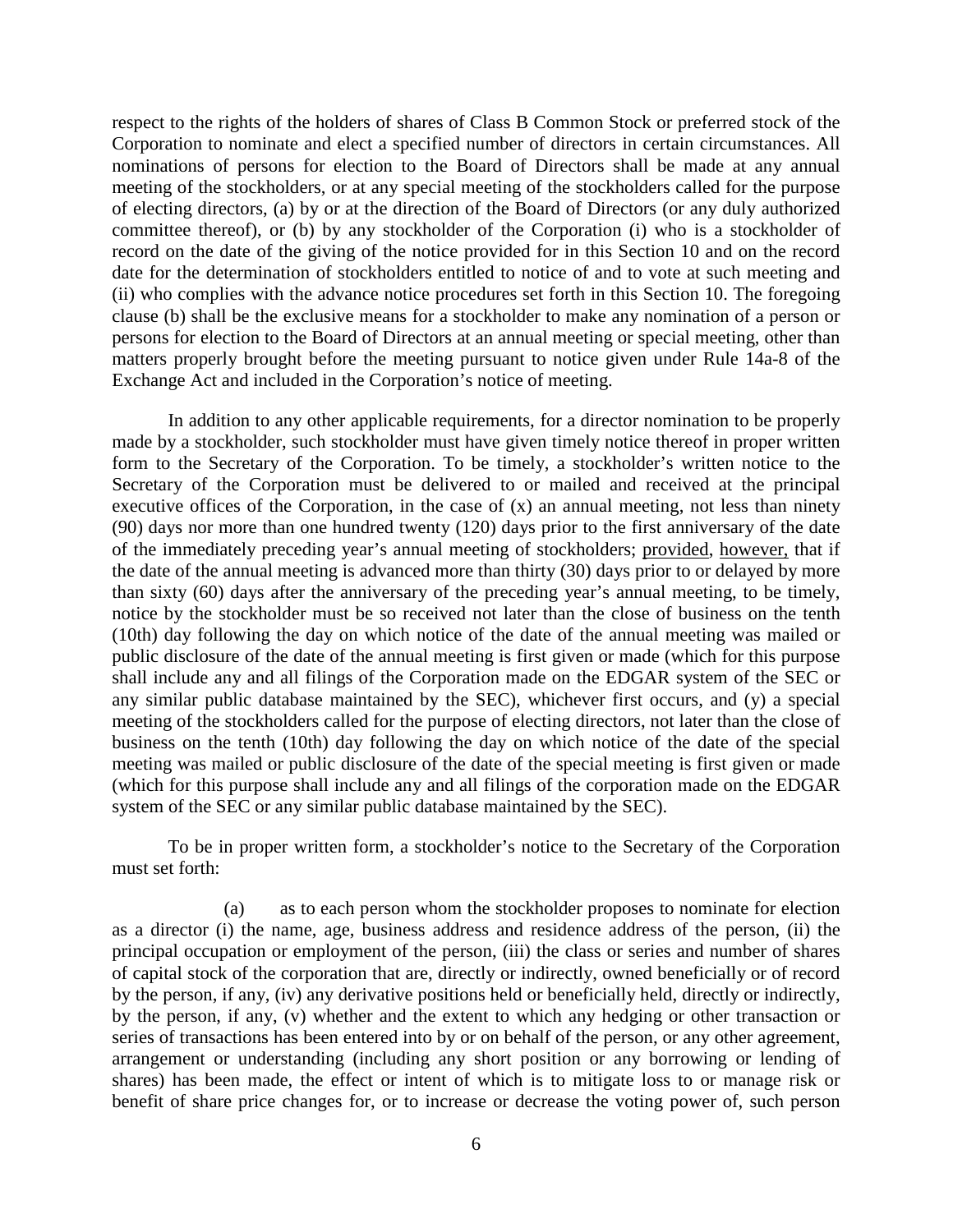with respect to any share of stock of the Corporation, (vi) a statement whether such person, if elected, intends to tender, promptly following such person's election or reelection, an irrevocable resignation effective upon such person's failure to receive the required vote for re-election at the next meeting at which such person would face re-election and upon acceptance of such resignation by the Board of Directors, in accordance with the Corporation's Corporate Governance Guidelines, (vii) any direct or indirect voting commitments or other arrangements of such person with respect to their actions as a director, and (viii) any other information relating to the person that would be required to be disclosed in a proxy statement or other filings of the proposing stockholder required to be made in connection with solicitations of proxies for election of directors pursuant to Section 14 of the Exchange Act, and the rules and regulations promulgated thereunder; and

(b) as to the stockholder giving the notice (i) the name and record address of such stockholder proposing such nomination and the beneficial owner, if any, on whose behalf the nomination is made, (ii) the class or series and number of shares of capital stock of the Corporation which are, directly or indirectly, owned beneficially or of record by such stockholder, (iii) a description of all direct and indirect compensation and other material monetary agreements, arrangements or understandings during the past three years, and any other material relationships, between such stockholder and each proposed nominee, including, without limitation, all information that would be required to be disclosed pursuant to Item 404 under Regulation S-K if such stockholder were the "registrant" for purposes of such rule and the proposed nominee were a director or executive officer of such registrant, (iv) any derivative positions held or beneficially held, directly or indirectly, by such stockholder, (v) whether and the extent to which any hedging or other transaction or series of transactions has been entered into by or on behalf of, or any other agreement, arrangement or understanding (including any short position or any borrowing or lending of shares) has been made, the effect or intent of which is to mitigate loss to or manage risk or benefit of share price changes for, or to increase or decrease the voting power of, such stockholder with respect to any share of stock of the Corporation, (v) a representation that such stockholder intends to appear in person or by proxy at the meeting to nominate the persons named in its notice, and (vi) any other information relating to such stockholder that would be required to be disclosed in a proxy statement or other filings of the proposing stockholder required to be made in connection with solicitations of proxies for election of directors pursuant to Section 14 of the Exchange Act and the rules and regulations promulgated thereunder. Such notice must be accompanied by a written consent of each proposed nominee to being named or referred to as a nominee and to serve as a director if elected. The Corporation may require any proposed nominee to furnish such other information (which may include attending meetings to discuss the furnished information) as may reasonably be required by the Corporation to determine the eligibility of such proposed nominee to serve as a director of the Corporation.

Notwithstanding the foregoing provisions of this section, a stockholder shall also comply with all applicable requirements of the Exchange Act and the rules and regulations thereunder with respect to matters set forth in this Section 10.

Notwithstanding anything in these Bylaws to the contrary, no person shall be eligible for election as a director of the Corporation unless nominated in accordance with the procedures set forth in this Section 10. The person presiding at the meeting shall, if the facts warrant, determine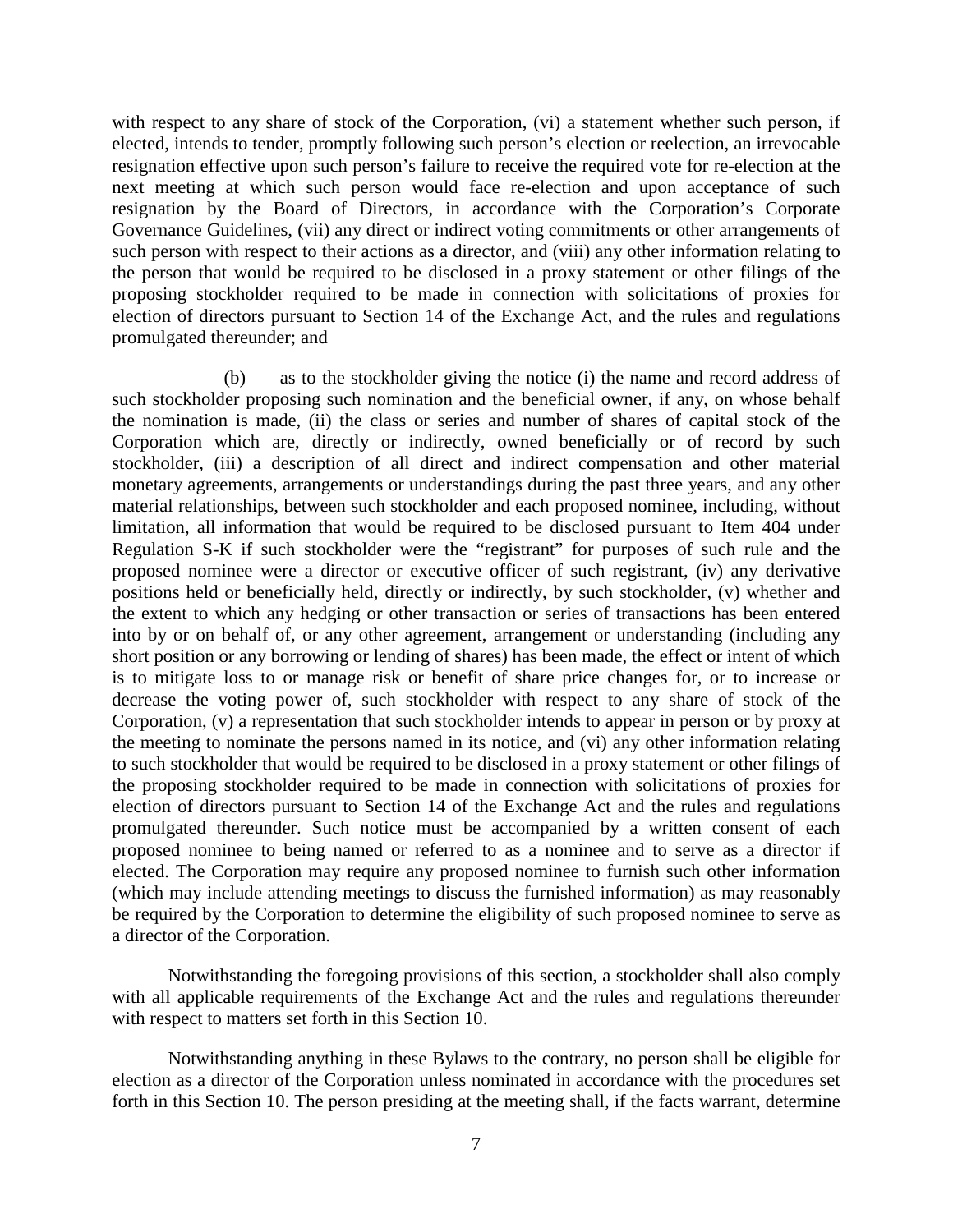and declare to the meeting that the nomination was not made in accordance with the provisions of this Section 10, and if such officer shall also determine, such officer shall so declare to the meeting that any such defective nomination shall be disregarded.

Section 11 Inspectors. The Board of Directors, in advance of any meeting, shall appoint one or more inspectors of election to act at the meeting or any adjournment thereof and make a written report thereof. If an inspector or inspectors are not so appointed, the person presiding at the meeting shall appoint one or more inspectors. In case any person who may be appointed as an inspector fails to appear or act, the vacancy may be filled by appointment made by the directors in advance of the meeting or at the meeting by the person presiding thereat. Each inspector, if any, before entering upon the discharge of his or her duties, shall take and sign an oath faithfully to execute the duties of inspector at such meeting with strict impartiality and according to the best of his ability. The inspectors, if any, shall determine the number of shares of stock outstanding and the voting power of each, the shares of stock represented at the meeting, the existence of a quorum, and the validity and effect of proxies, and shall receive votes, ballots or consents, hear and determine all challenges and questions arising in connection with the right to vote, count and tabulate all votes, ballots or consents, determine the result, and do such acts as are proper to conduct the election or vote with fairness to all stockholders. On request of the person presiding at the meeting, the inspector or inspectors, if any, shall make a report in writing of any challenge, question or matter determined by such inspector or inspectors and execute a certificate of any fact found by such inspector or inspectors.

# **ARTICLE III**

### **BOARD OF DIRECTORS**

Section 1 General Powers. The business, property and affairs of the Corporation shall be managed by, or under the direction of, the Board of Directors, which may exercise all such powers of the Corporation and do all such lawful acts and things as are not by law or by the Certificate of Incorporation required to be exercised or done by the stockholders.

### Section 2 Qualification; Number; Remuneration.

(a) Each director shall be at least eighteen (18) years of age. A director need not be a stockholder, a citizen of the United States, or a resident of the State of Delaware. The number of directors shall be fixed from time to time by action of the Board of Directors, one of whom may be selected by the Board of Directors to be its Chairperson. Effective as of the time on January 16, 2018 that these Bylaws are amended, Mr. Charles Drucker shall be appointed as the Executive Chairperson of the Board of Directors. The use of the phrase "entire Board or the entire Board of Directors" herein refers to the total number of directors which the Corporation would have if there were no vacancies.

(b) Directors may be reimbursed or paid in advance their expenses, if any, of attendance at each meeting of the Board of Directors and may be paid a fixed sum for attendance at each meeting of the Board of Directors or a stated salary as director. No such payment shall preclude any director from serving the Corporation in any other capacity and receiving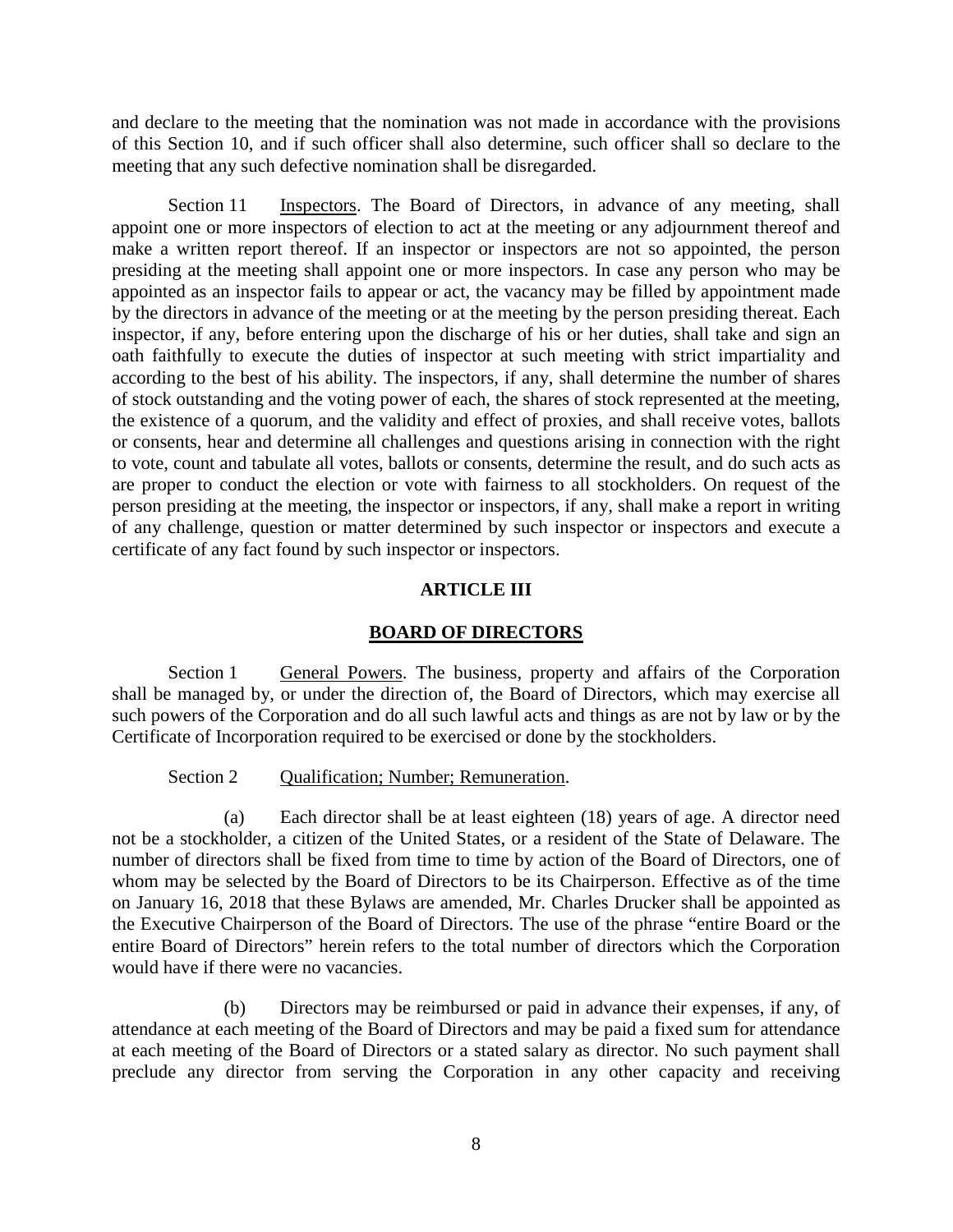compensation therefor. Members of special or standing committees may be allowed like compensation for attending committee meetings.

Section 3 Quorum and Manner of Voting. Except as otherwise provided by law, a majority of the Board of Directors then in office shall constitute a quorum. A majority of the directors present, whether or not a quorum is present, may adjourn a meeting from time to time to another time and place without notice. The vote of the majority of the directors present at a meeting at which a quorum is present shall be the act of the Board of Directors so long as such act is consistent with the terms of the Certificate of Incorporation.

Section 4 Places of Meetings. Meetings of the Board of Directors may be held at any place within or without the State of Delaware, as may from time to time be fixed by resolution of the Board of Directors, or as may be specified in the notice of meeting.

Section 5 Annual Meeting. Following the annual meeting of stockholders, the newly elected Board of Directors shall meet for the purpose of the election of officers and the transaction of such other business as may properly come before the meeting. Such meeting may be held without notice immediately after the annual meeting of stockholders at the same place at which such stockholders' meeting is held.

Section 6 Regular Meetings. Regular meetings of the Board of Directors shall be held at such times and places as the Board of Directors shall from time to time by resolution determine. Notice need not be given of regular meetings of the Board of Directors held at times and places fixed by resolution of the Board of Directors.

Section 7 Special Meetings. Special meetings of the Board of Directors shall be held whenever called by the Chairperson of the Board, Chief Executive Officer, President or by a majority of the directors then in office.

Section 8 Notice of Meetings. A notice of the place, date and time and the purpose or purposes of each meeting of the Board of Directors shall be given to each director (a) by mailing the same at least three days before the special meeting, or (b) by telephoning or emailing the same or by delivering the same personally not later than the day before the day of the meeting.

Section 9 Organization. At all meetings of the Board of Directors, the Chairperson, if any, or if none or in the Chairperson's absence or inability to act, the President, or in the President's absence or inability to act any Vice President who is a member of the Board of Directors, or in such Vice President's absence or inability to act as chairperson chosen by the directors, shall preside. The Secretary of the Corporation shall act as secretary at all meetings of the Board of Directors when present, and, in the Secretary's absence, the presiding person may appoint any person to act as secretary of the meeting.

Section 10 Resignation. Any director may resign at any time upon written notice to the Corporation and such resignation shall take effect upon receipt thereof by the President or Secretary, unless otherwise specified in the letter of resignation.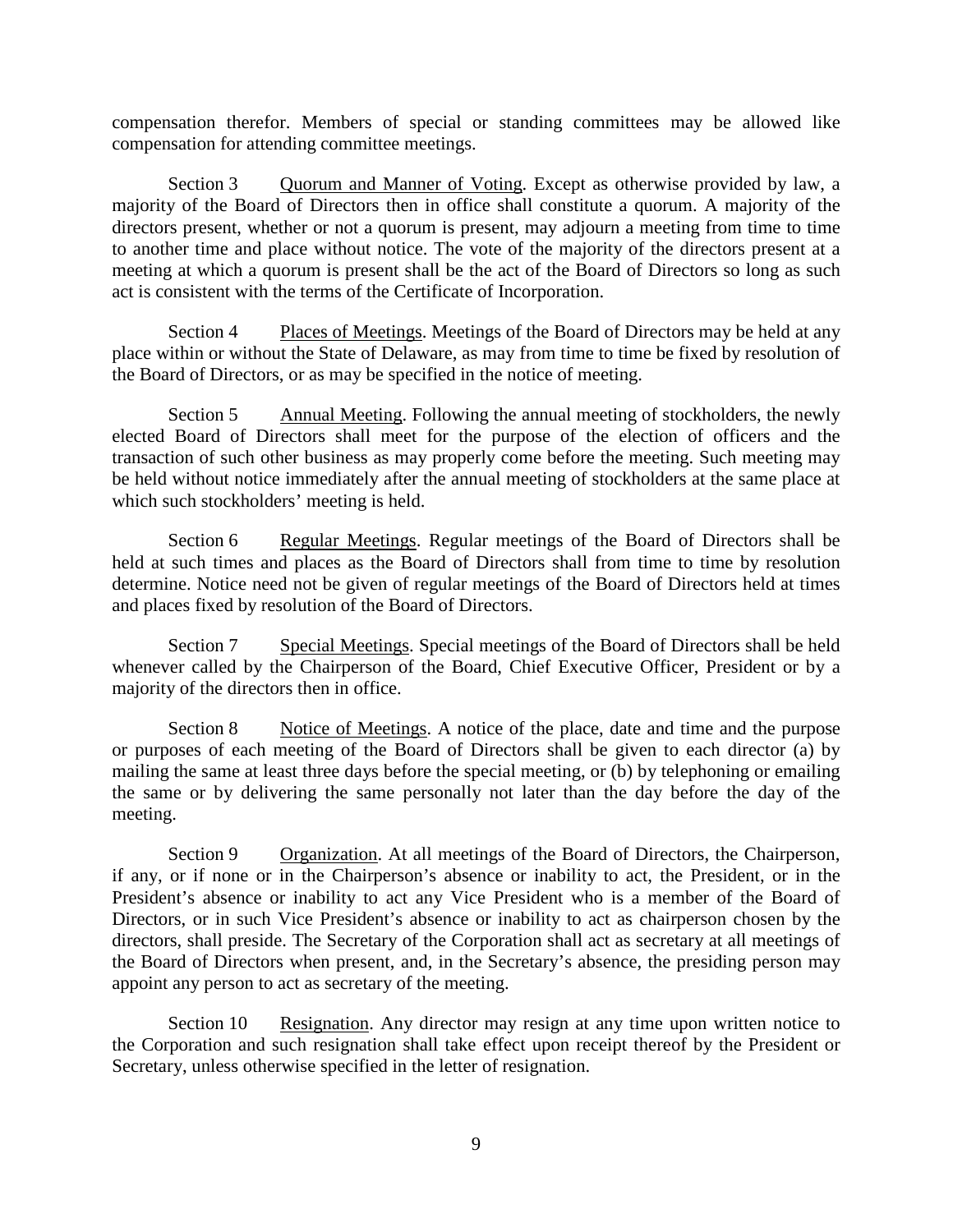Section 11 Attendance by Telephone. Unless otherwise restricted by the Certificate of Incorporation, members of the Board of Directors, or of any committee designated by the Board of Directors, may participate in a meeting of the Board of Directors, or any committee, by means of conference telephone, video conference or similar communications equipment by means of which all persons participating in the meeting can hear each other, and such participation in a meeting shall constitute presence in person at the meeting.

Section 12 Action by Written Consent. Except as otherwise provided in the Certificate of Incorporation, any action required or permitted to be taken at any meeting of the Board of Directors may be taken without a meeting if all the directors consent thereto in writing and the writing or writings are filed with the minutes of proceedings of the Board of Directors.

## **ARTICLE IV**

## **COMMITTEES**

Section 1 Appointment; Limitations. From time to time the Board of Directors by a resolution adopted by a majority of the entire Board may appoint any committee or committees for any purpose or purposes, to the extent lawful, which shall have powers as shall be determined and specified by the Board of Directors in the resolution of appointment. No Committee of the Board shall take any action to amend the Certificate of Incorporation or these Bylaws, adopt any agreement to merge or consolidate the Corporation, declare any dividend or recommend to the stockholders a sale, lease or exchange of all or substantially all of the assets and property of the Corporation, a dissolution of the Corporation or a revocation of a dissolution of the Corporation. No Committee of the Board shall take any action which is required in these Bylaws, in the Certificate of Incorporation or by statute to be taken by a vote of a specified proportion of the entire Board of Directors.

Section 2 Procedures, Quorum and Manner of Acting. Each committee shall fix its own rules of procedure, and shall meet where and as provided by such rules or by resolution of the Board of Directors. Except as otherwise provided by law, the presence of a majority of the then appointed members of a committee shall constitute a quorum for the transaction of business by that committee, and in every case where a quorum is present the affirmative vote of a majority of the members of the committee present shall be the act of the committee. Each committee shall keep minutes of its proceedings, and actions taken by a committee shall be reported to the Board of Directors.

Section 3 Action by Written Consent. Except as otherwise provided in the Certificate of Incorporation, any action required or permitted to be taken at any meeting of any committee may be taken without a meeting if all the members of such committee consent thereto in writing, and the writing or writings are filed with the minutes of proceedings of such committee.

Section 4 Term; Termination. In the event any person shall cease to be a director of the Corporation, such person shall simultaneously therewith cease to be a member of any committee appointed by the Board of Directors.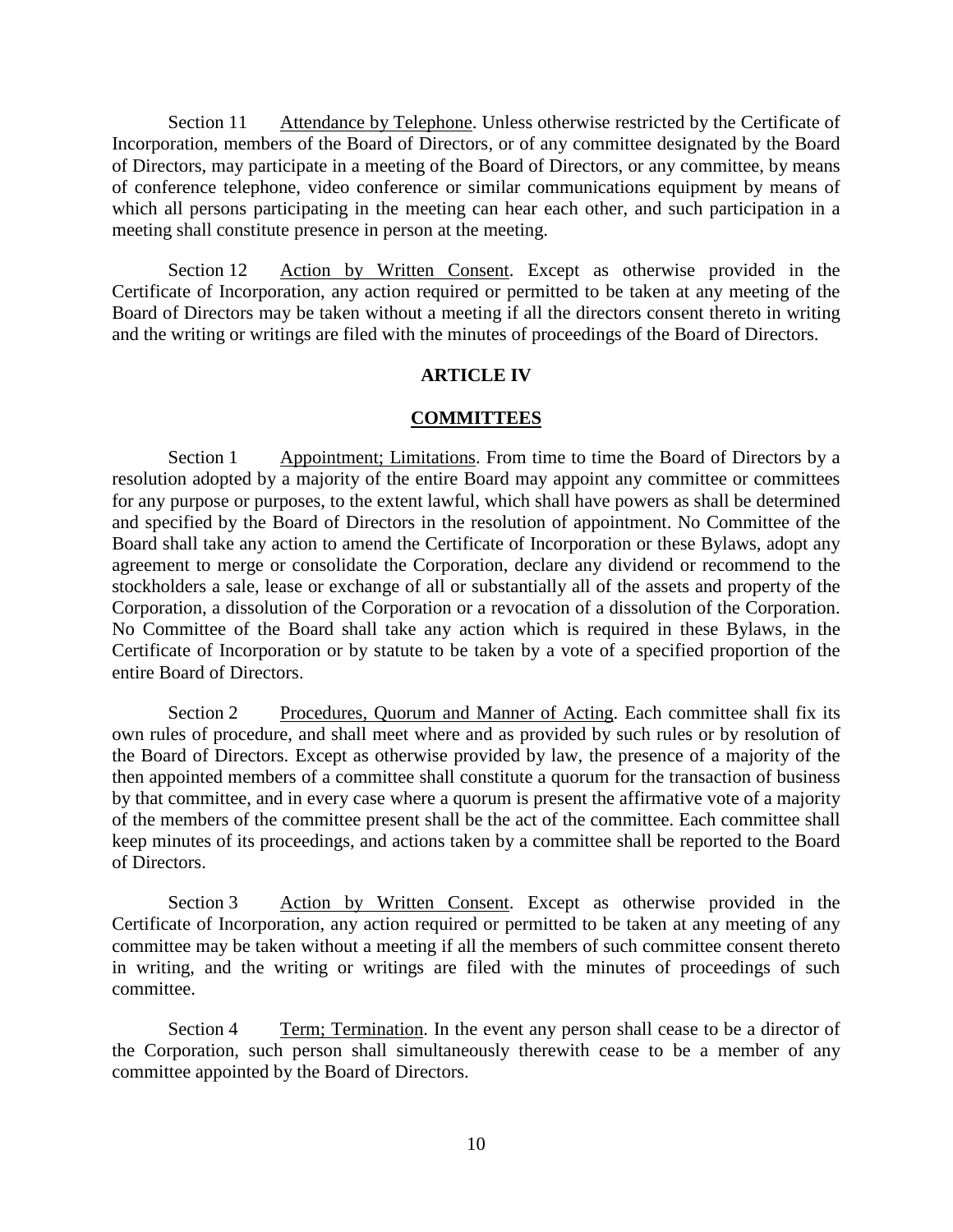# **ARTICLE V**

# **OFFICERS**

Section 1 Election and Qualifications. The Board of Directors shall elect the officers of the Corporation, which shall include a Chief Executive Officer, President, Secretary and a Treasurer and may include, by election or appointment, one or more Vice Presidents (any one or more of whom may be given an additional designation of rank or function) and such Assistant Treasurers, such Assistant Secretaries and such other officers as the Board may from time to time deem proper. Each officer shall have such powers and duties as may be prescribed by these Bylaws and as may be assigned by the Board of Directors or the Chief Executive Officer. Any two or more offices may be held by the same person unless specifically prohibited therefrom by law.

Section 2 Term of Office and Remuneration. The term of office of all officers shall be one year and until their respective successors have been elected and qualified, but any officer may be removed from office, either with or without cause, at any time by the Board of Directors. Any vacancy in any office arising from any cause may be filled for the unexpired portion of the term by the Board of Directors. The remuneration of all officers of the Corporation may be fixed by the Board of Directors or in such manner as the Board of Directors shall provide.

Section 3 Resignation; Removal. Any officer may resign at any time upon written notice to the Corporation and such resignation shall take effect upon receipt thereof by the President or Secretary, unless otherwise specified in the resignation. Other than as provided in Section  $4(c)$  of this Article V, any officer shall be subject to removal, with or without Cause (as defined below), at any time by vote of a majority of the entire Board of Directors, and any officer appointed by an executive officer or by a committee may be removed either with or without Cause by the officer or committee who appointed him or her or by the Chief Executive Officer or President.

# Section 4 Chief Executive Officer.

(a) *Generally*. The Chief Executive Officer shall be the chief executive officer of the Corporation, and shall have such duties as customarily pertain to that office. The Chief Executive Officer shall have general management and supervision of the property, business and affairs of the Corporation and over its other officers; may appoint and remove assistant officers and other agents and employees, other than officers referred to in Section 1 of this Article V; may execute and deliver in the name of the Corporation powers of attorney, contracts, bonds and other obligations and instruments; and shall have such other powers and authority as from time to time may be assigned by the Board of Directors.

(b) *Co-Chief Executive Officers*. Notwithstanding sub-paragraph (a) of this Section 4, effective as of the time on January 16, 2018 that these Bylaws are amended to add this sub-paragraph (b) of this Section 4, each of Messrs. Charles Drucker and Philip Jansen shall be appointed as and shall hold the title of Co-Chief Executive Officer, until the death, resignation, or termination or removal from office in accordance with Subsection 4(c) below, of either Co-Chief Executive Officer. Mr. Jansen, in his capacity as Co-Chief Executive Officer, shall report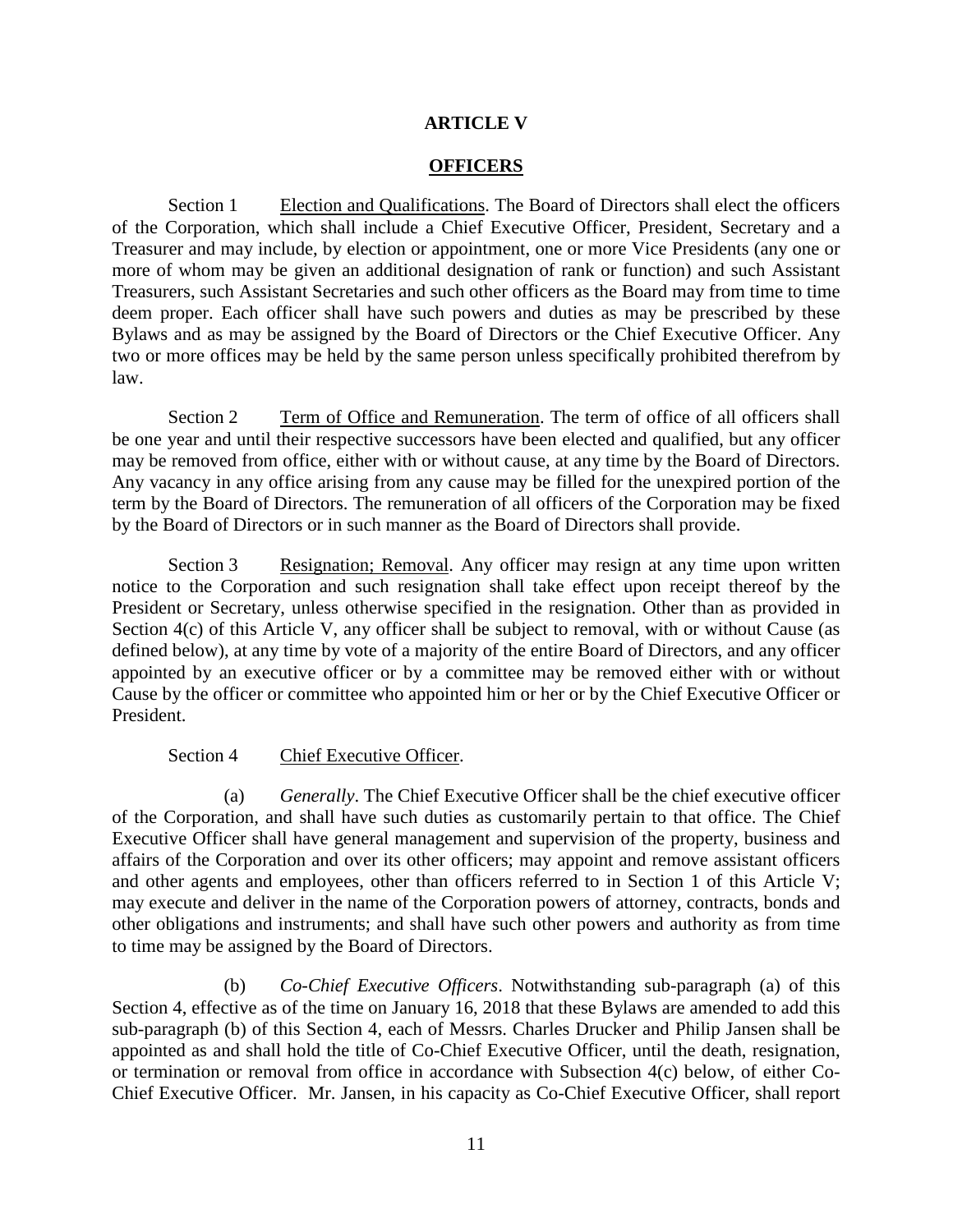to Mr. Drucker, and Mr. Drucker, in his capacity as Co-Chief Executive Officer, shall report to the Board of Directors.

(c) *Removal of Co-Chief Executive Officers*. From January 16, 2018 to January 16, 2020, any termination or removal from office of either Co-Chief Executive Officer by the Board of Directors, other than for Cause, while the other Co-Chief Executive Officer is still holding such position, shall require the approval of at least seventy-five percent (75%) of the entire Board of Directors. "Cause" shall mean the employee's misconduct including but not limited to (1) dishonesty, fraud, misrepresentation, the commission of a criminal offense or breach of trust; (2) any material breach of the employee's terms and conditions of employment; (3) any material violation of the employer's policies, rules or regulations; (4) material failure to perform his or her duties to the satisfaction of his or her employer, as determined by the Corporation acting reasonably; or (5) any other circumstances that the Corporation reasonably considers to amount to gross misconduct or entitle the employer to dismiss the employee without notice or compensation in lieu of notice; provided, however, that such term shall not include a criminal offense (x) under any road traffic legislation or law for which a penalty of imprisonment cannot be imposed or (y) which does not have a material impact on his duties as a Co-Chief Executive Officer.

(d) Notwithstanding anything to the contrary set forth in these Bylaws, from January 16, 2018 to January 16, 2020, any amendment to or repeal or modification of this Section 4 of Article V shall require the approval of at least seventy-five percent (75%) of the entire Board of Directors.

Section 5 President. The President shall have such duties as customarily pertain to that office. The President shall have general management and supervision of the property, business and affairs of the Corporation and over its other officers; may appoint and remove assistant officers and other agents and employees, other than officers referred to in Section 1 of this Article V; may execute and deliver in the name of the Corporation powers of attorney, contracts, bonds and other obligations and instruments; and shall have such other powers and authority as from time to time may be assigned by the Board of Directors.

Section 6 Vice President. A Vice President may execute and deliver in the name of the Corporation contracts and other obligations and instruments pertaining to the regular course of the duties of said office, and shall have such other authority as from time to time may be assigned by the Board of Directors, the Chief Executive Officer or the President (if the positions of Chief Executive Officer and President are held by two different persons).

Section 7 Treasurer. The Treasurer shall in general have all duties incident to the position of Treasurer and such other duties as may be assigned by the Board of Directors, the Chief Executive Officer or the President (if the positions of Chief Executive Officer and President are held by two different persons).

Section 8 Secretary. The Secretary shall in general have all the duties incident to the office of Secretary and such other duties as may be assigned by the Board of Directors, the Chief Executive Officer or the President (if the positions of Chief Executive Officer and President are held by two different persons).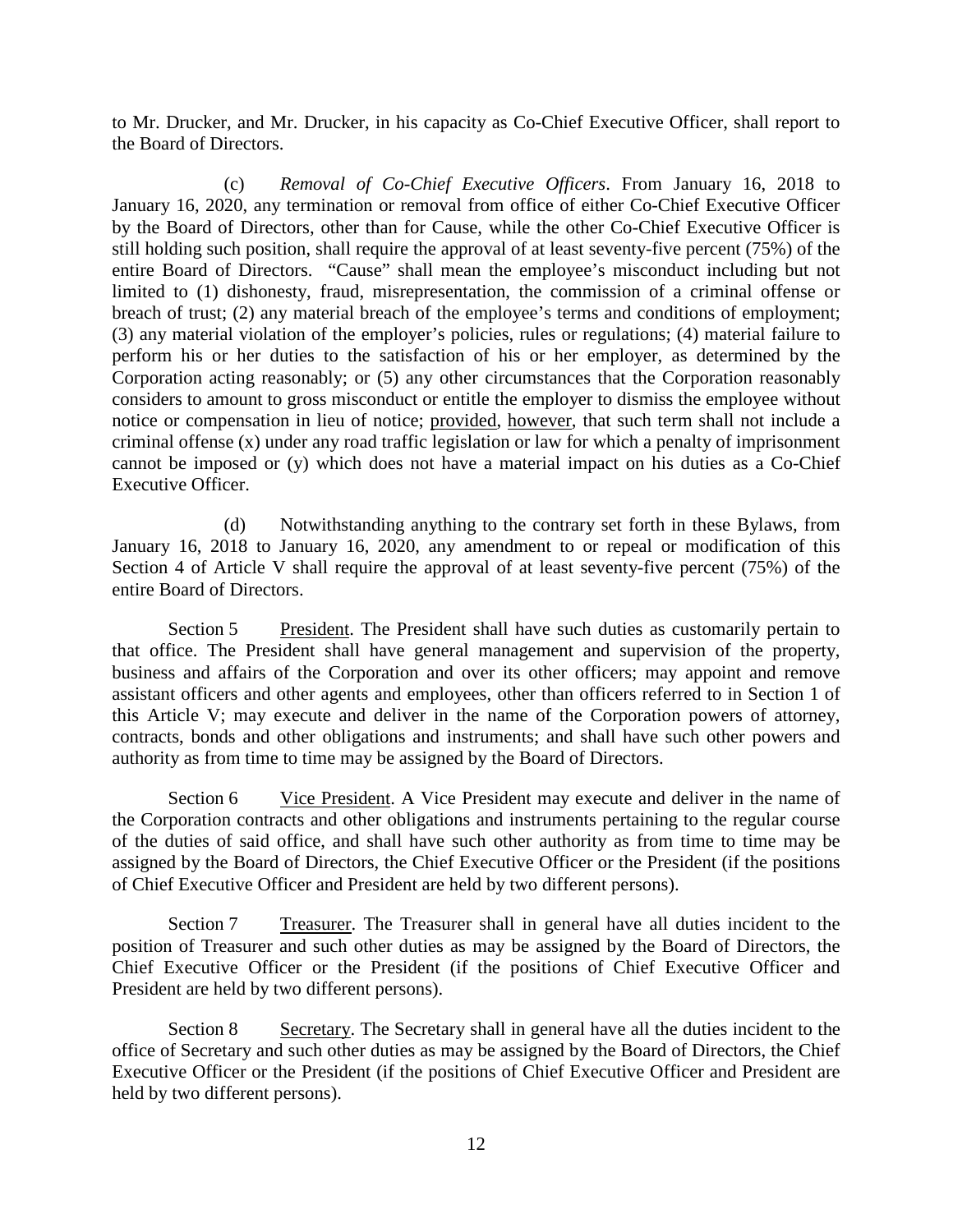Section 9 Assistant Officers. Any assistant officer shall have such powers and duties of the officer such assistant officer assists as such officer or the Board of Directors or the Chief Executive Officer or the President (if the positions of Chief Executive Officer and President are held by two different persons) shall from time to time prescribe.

Section 10 Other Officers. The Chief Executive Officer, the President (if the positions of Chief Executive Officer and President are held by two different persons), or Board of Directors may appoint other officers and agents for any group, division or department into which this Corporation may be divided by the Board of Directors, with titles as the Chief Executive Officer, President or Board of Directors may from time to time deem appropriate. All such officers and agents shall receive such compensation, have such tenure and exercise such authority as the Chief Executive Officer, President or Board of Directors may specify. All appointments made by the Chief Executive Officer or President hereunder and all the terms and conditions thereof must be reported to the Board of Directors.

## **ARTICLE VI**

### **INDEMNIFICATION OF DIRECTORS, OFFICERS AND OTHERS**

Section 1 Indemnification of Directors, Officer and Others. Each person who is or is made a party or is threatened to be made a party to or is involved in any action, suit or proceeding, whether civil, criminal, administrative or investigative (hereinafter a "proceeding"), by reason of the fact that such person is or was a director or officer of the Corporation or, while serving as such director or officer, is or was serving at the request of the Corporation as a director, officer, employee or agent of, or in any other fiduciary capacity of or for, another corporation or of a partnership, joint venture, trust or other enterprise, including, without limitation, service with respect to employee benefit plans (any such entity, an "Other Entity"), shall be indemnified and held harmless by the Corporation to the fullest extent authorized by the Delaware General Corporation Law (the "DGCL"), as the same exists or may hereafter be amended (but, in the case of any such amendment, only to the extent that such amendment permits the Corporation to provide broader indemnification rights than said law permitted the Corporation to provide prior to such amendment), against all expense, liability and loss (including attorneys' fees, judgments, fines, and amounts paid in settlement) actually and reasonably incurred by such person in connection therewith if the person acted in good faith and in a manner the person reasonably believed to be in or not opposed to the best interests of the Corporation and with respect to any criminal action or proceeding, had no reasonable cause to believe the person's conduct was unlawful, and such indemnification shall continue as to a person who has ceased to be a director or officer of the Corporation and shall inure to the benefit of such person's heirs, executors and administrators; provided, however, that, the Corporation, except as provided for in Article VI, Section 6, shall indemnify any such person seeking indemnification in connection with a proceeding (or part thereof) initiated by such person only if such proceeding (or part thereof) was authorized by the Board of Directors. The Corporation may enter into agreements with any such person for the purpose of providing for such indemnification consistent with this Section 1 of Article VI. Nothing herein shall be deemed to abrogate any provision of the LLC Agreement (as defined in the Certificate of Incorporation) and to the extent of any inconsistency, the LLC Agreement shall govern.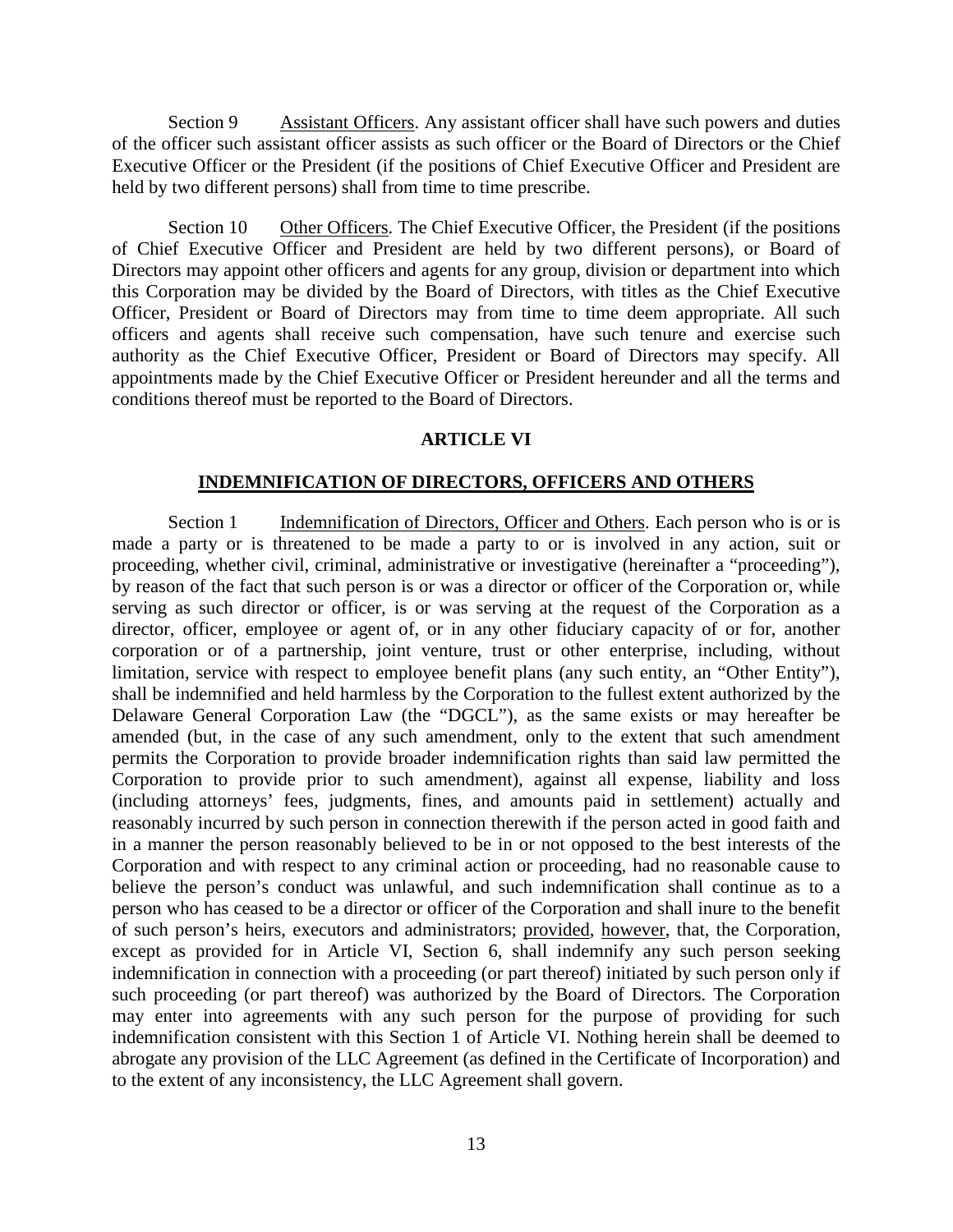Section 2 Advancement of Expenses. The Corporation shall, from time to time, advance to any current or former director or officer the funds necessary for payment of expenses (including attorney's fees and disbursements) actually and reasonably incurred by such person in investigating, responding to, defending or testifying in any threatened, pending or completed action, suit or proceeding, whether civil, criminal, administrative or investigative in nature, to which such person becomes or is threatened to be made a party by reason of the fact that such person is or was, or is alleged to have been, a director or officer of the Corporation, or is or was, or is alleged to have been, serving at the request of the Corporation as a director, officer, employee or agent of or in any other fiduciary capacity of or for, any Other Entity; provided, however, that the Corporation may pay such expenses in advance of the final disposition of such action, suit or proceeding only upon receipt of an undertaking, if such undertaking is required by the DGCL, by or on behalf of such person to repay such amount if it shall ultimately be determined by final judicial decision that such person is not entitled to be indemnified by the Corporation against such expenses. Expenses may be similarly advanced to persons who are and were not directors or officers of the Corporation in respect of their service to the Corporation or to any Other Entity at the request of the Corporation to the extent the Board of Directors at any time determines that such persons should be so entitled to advancement of such expenses, and the Corporation may enter into agreements with such persons for the purpose of providing such advances. Nothing herein shall be deemed to abrogate any provision of the LLC Agreement and to the extent of any inconsistency, the LLC Agreement shall govern.

Section 3 Insurance. The Corporation may maintain insurance, at its expense, to protect itself and any director, officer, employee or agent of the Corporation or another corporation, partnership, joint venture, trust or other enterprise against any such expense, liability or loss, whether or not the Corporation would have the power to indemnify such person against such expense, liability or loss under the DGCL.

Section 4 Preservation of Other Rights. The right to indemnification and the payment of expenses incurred in defending a proceeding in advance of its final disposition conferred in this Article VI shall not be exclusive of, and the Corporation is authorized to honor or provide, any other right that any person may have or hereafter acquire under any statute, provision of the Certificate of Incorporation, Bylaws, agreement, vote of stockholders or disinterested directors or otherwise, which other right may provide indemnification and advancement in excess of the indemnification and advancement otherwise permitted by Section 145 of the DGCL, subject only to limits created by applicable Delaware law (statutory or nonstatutory) with respect to actions for breach of duty to the Corporation, its stockholders and others and to the provisions of the LLC Agreement with respect to breaches of the LLC Agreement.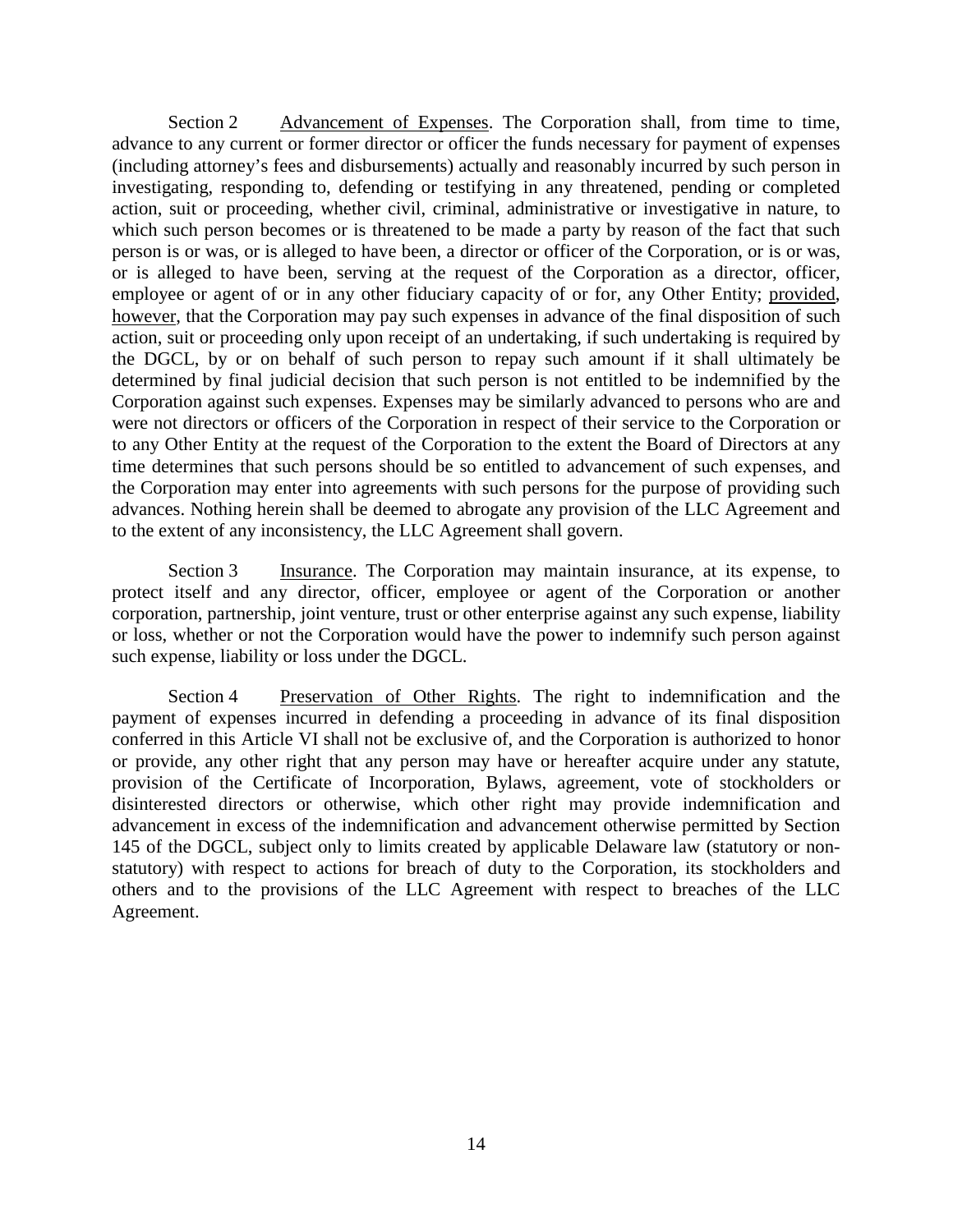Section 5 Survival.

(a) The rights to indemnification and advancement of expenses provided by, or granted pursuant to, this Article VI shall continue as to a person who has ceased to be a director or officer of the Corporation and shall inure to the benefit of such person's heirs, executors and administrators.

(b) The provisions of this Article VI shall be a contract between the Corporation, on the one hand, and each person who was a director and officer at any time while this Article VI is in effect and any other person indemnified hereunder, on the other hand, pursuant to which the Corporation and each such person intend to be legally bound. Any repeal or modification of the provisions of this Article VI shall not adversely affect any right or protection of any director, officer, employee or agent of the Corporation existing at the time of such repeal or modification, regardless of whether a claim arising out of such action, omission or state of facts is asserted before or after such repeal or amendment.

Section 6 Enforceability of Right to Indemnification. The rights to indemnification and advancement of expenses provided by, or granted pursuant to, this Article VI shall be enforceable by any person entitled to such indemnification or advancement of expenses in any court of competent jurisdiction. If a claim under Sections 1 and 2 of this Article VI is not paid in full by the Corporation within thirty (30) days after a written claim has been received by the Corporation, the claimant may at any time thereafter bring suit against the Corporation to recover the unpaid amount of the claim. The burden of proving that such indemnification or advancement of expenses is not appropriate shall be on the Corporation. Neither the failure of the Corporation (including its Board of Directors, its independent legal counsel and its stockholders) to have made a determination prior to the commencement of such action that such indemnification or advancement of expenses is proper in the circumstances nor an actual determination by the Corporation (including its Board of Directors, its independent legal counsel and its stockholders) that such person is not entitled to such indemnification or advancement of expenses shall constitute a defense to the action or create a presumption that such person is not so entitled. Such a person shall also be indemnified by the Corporation against any expenses reasonably incurred in connection with successfully establishing his or her right to such indemnification or advancement of expenses, in whole or in part.

## **ARTICLE VII**

## **BOOKS AND RECORDS**

Section 1 Location. The books and records of the Corporation may be kept at such place or places within or outside the State of Delaware as the Board of Directors or the respective officers in charge thereof may from time to time determine. The record books containing the names and addresses of all stockholders, the number and class of shares of stock held by each and the dates when they respectively became the owners of record thereof shall be kept by the Secretary as prescribed in the Bylaws and by such officer or agent as shall be designated by the Board of Directors.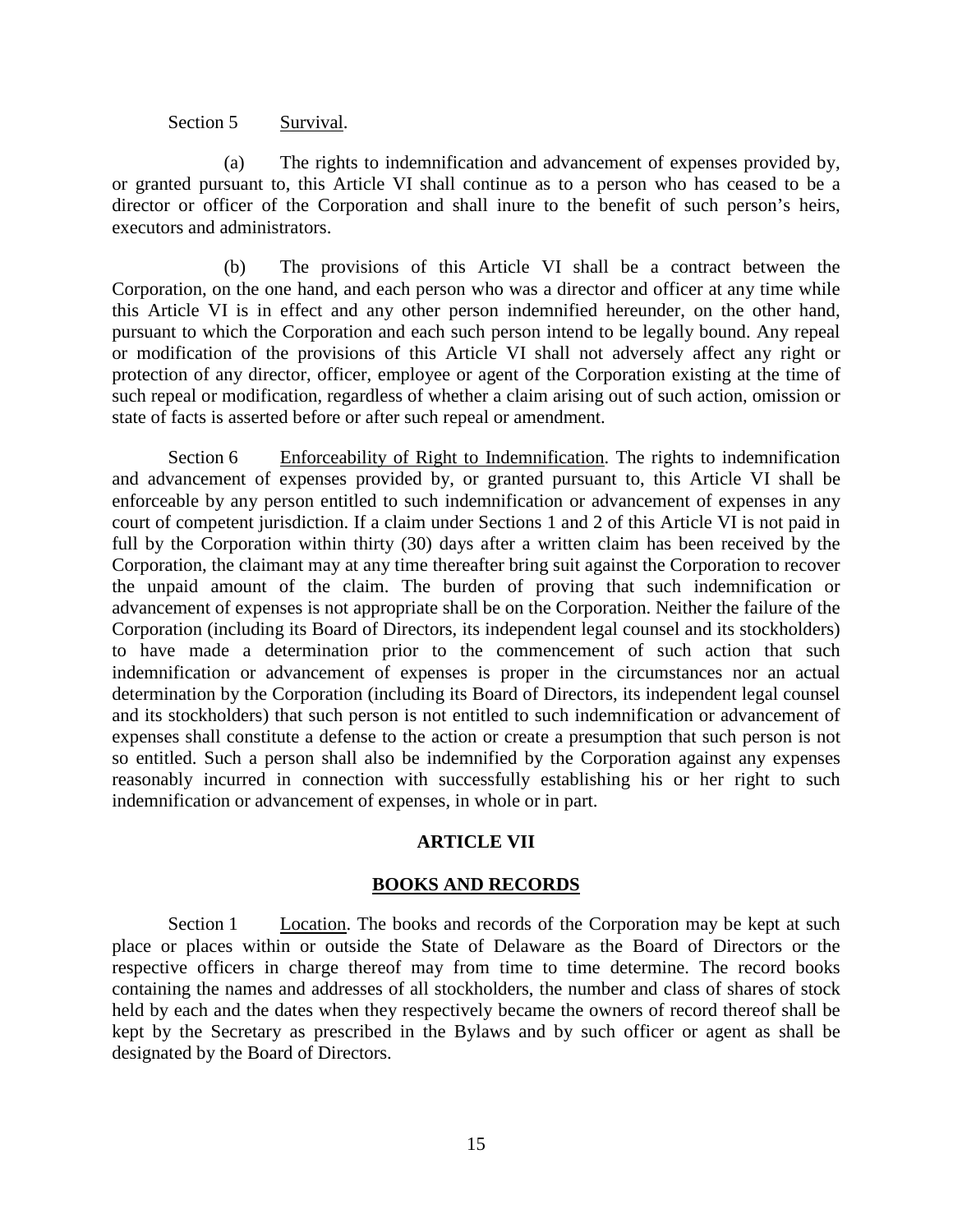Section 2 Addresses of Stockholders. Notices of meetings and all other corporate notices may be delivered by electronic means, personally or mailed to each stockholder at the stockholder's address as it appears on the records of the Corporation.

## Section 3 Fixing Date for Determination of Stockholders of Record.

(a) In order that the Corporation may determine the stockholders entitled to notice of or to vote at any meeting of stockholders or any adjournment thereof, the Board of Directors may fix a record date, which record date shall not precede the date upon which the resolution fixing the record date is adopted by the Board of Directors and which record date shall not be more than 60 nor less than 10 days before the date of such meeting. If no record date is fixed by the Board of Directors, the record date for determining stockholders entitled to notice of or to vote at a meeting of stockholders shall be at the close of business on the day next preceding the day on which notice is given, or, if notice is waived, at the close of business on the day next preceding the day on which the meeting is held. A determination of stockholders of record entitled to notice of or to vote at a meeting of stockholders shall apply to any adjournment of the meeting; provided, however, that the Board of Directors may fix a new record date for the adjourned meeting.

(b) In order that the Corporation may determine the stockholders entitled to receive payment of any dividend or other distribution or allotment of any rights or the stockholders entitled to exercise any rights in respect of any change, conversion or exchange of stock, or for the purpose of any other lawful action, the Board of Directors may fix a record date, which record date shall not precede the date upon which the resolution fixing the record date is adopted by the Board of Directors and which record date shall be not more than 60 days prior to such action. If no record date is fixed, the record date for determining stockholders for any such purpose shall be at the close of business on the day on which the Board of Directors adopts the resolution relating thereto.

# **ARTICLE VIII**

# **CAPITAL STOCK**

Section 1 Certificates; Signatures; Rules and Regulations. There may be issued to each holder of fully paid shares of capital stock of the Corporation a certificate or certificates for such shares; however, the Corporation may issue uncertificated shares of its capital stock. Every holder of capital stock represented by certificates and upon request every holder of uncertificated shares shall be entitled to have a certificate, signed by or in the name of the Corporation by the President or Vice President, and by the Treasurer or an Assistant Treasurer, or the Secretary or an Assistant Secretary of the Corporation, representing the number of shares registered in certificate form. Any and all signatures on any such certificate may be facsimiles. In case any officer, transfer agent or registrar who has signed or whose facsimile signature has been placed upon a certificate shall have ceased to be such officer, transfer agent or registrar before such certificate is issued, it may be issued by the Corporation with the same effect as if he were such officer, transfer agent or registrar at the date of issue. The name of the holder of record of the shares represented thereby, with the number of such shares and the date of issue, shall be entered on the books of the Corporation. The Board of Directors may appoint one or more transfer agents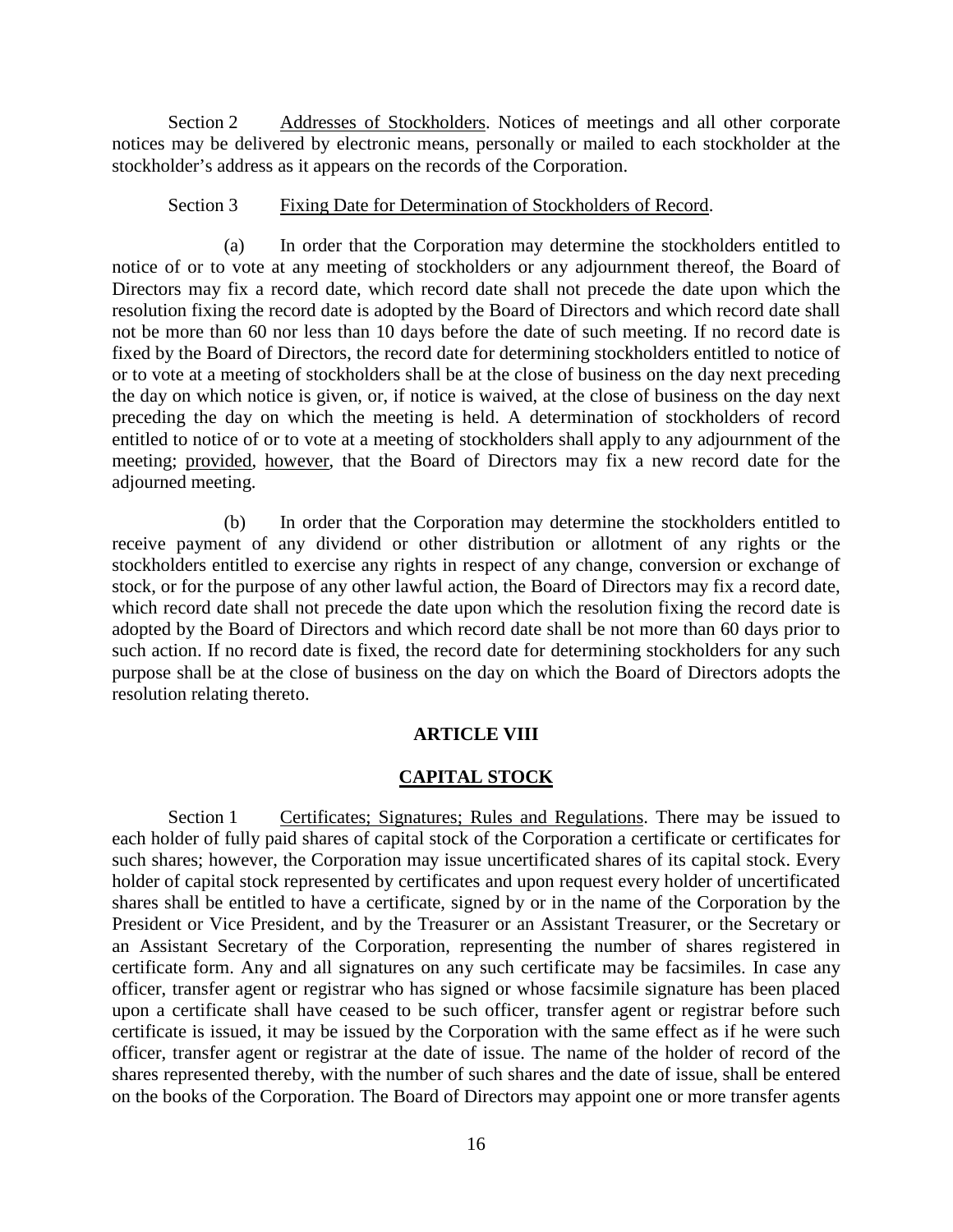for the Corporation's capital stock and may make, or authorize such agent or agents to make, all such rules and regulations as are expedient governing the issue, transfer and registration of shares of the capital stock of the Corporation and any certificates representing such shares.

Section 2 Transfers of Stock. The capital stock of the Corporation shall be transferred only upon the books of the Corporation either (a) if such shares are certificated, by the surrender to the Corporation or its transfer agent of the old stock certificate therefor properly endorsed or accompanied by a written assignment or power of attorney properly executed, with transfer stamps (if necessary) affixed, or (b) if such shares are uncertificated, upon proper instructions from the holder thereof or such holder's attorney lawfully constituted in writing, in each case with such proof of the authenticity of signature as the Corporation or its transfer agent may reasonably require. Prior to due presentment for registration of transfer of a security (whether certificated or uncertificated), the Corporation shall treat the registered owner of such security as the person exclusively entitled to vote, receive notifications and dividends, and otherwise to exercise all the rights and powers of such security.

Section 3 Fractional Shares. The Corporation may, but shall not be required to, issue certificates for fractions of a share where necessary to effect authorized transactions, or the Corporation may pay in cash the fair value of fractions of a share as of the time when those entitled to receive such fractions are determined, or it may issue scrip in registered or bearer form over the manual or facsimile signature of an officer of the Corporation or of its agent, exchangeable as therein provided for full shares, but such scrip shall not entitle the holder to any rights of a stockholder except as therein provided.

Section 4 Lost, Stolen or Destroyed Certificates. The Corporation may issue a new certificate of stock in place of any certificate, theretofore issued by it, alleged to have been lost, stolen or destroyed, and the Board of Directors may require the owner of any lost, stolen or destroyed certificate, or his legal representative, to give the Corporation a bond sufficient to indemnify, or otherwise indemnify, the Corporation against any claim that may be made against it on account of the alleged loss, theft or destruction of any such certificate or the issuance of any such new certificate.

# **ARTICLE IX**

## **DIVIDENDS**

Subject always to the provisions of law and the Certificate of Incorporation, the Board of Directors shall have full power to determine whether any, and, if any, what part of any, funds legally available for the payment of dividends shall be declared as dividends and paid to stockholders; the division of the whole or any part of such funds of the Corporation shall rest wholly within the lawful discretion of the Board of Directors, and it shall not be required at any time, against such discretion, to divide or pay any part of such funds among or to the stockholders as dividends or otherwise; and before payment of any dividend, there may be set aside out of any funds of the Corporation available for dividends such sum or sums as the Board of Directors from time to time, in its absolute discretion, thinks proper as a reserve or reserves to meet contingencies, or for equalizing dividends, or for repairing or maintaining any property of the Corporation, or for such other purpose as the Board of Directors shall think conducive to the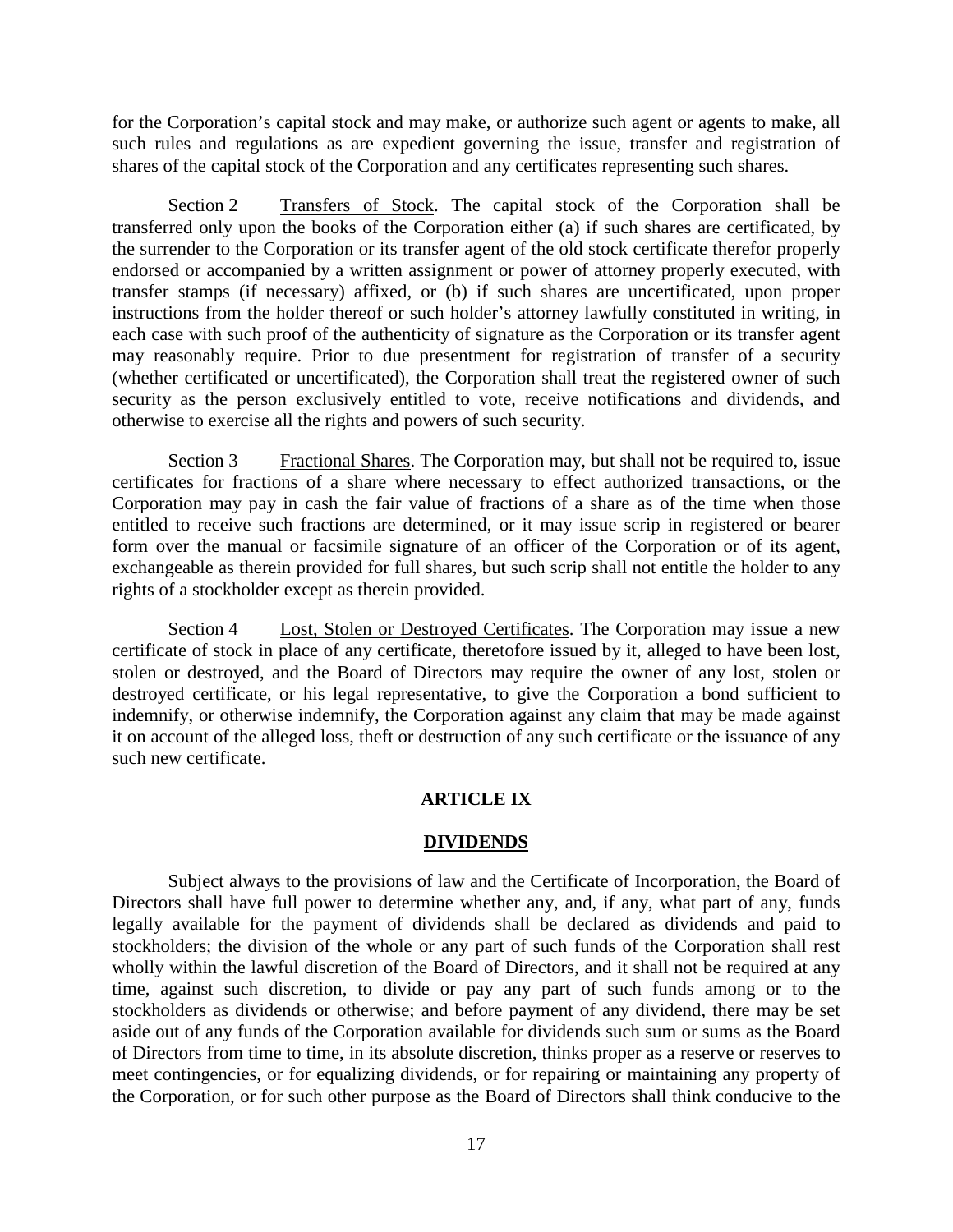interest of the Corporation, and the Board of Directors may modify or abolish any such reserve in the manner in which it was created.

### **ARTICLE X**

### **RATIFICATION**

Any transaction, questioned in any lawsuit on the ground of lack of authority, defective or irregular execution, adverse interest of director, officer or stockholder, non-disclosure, miscomputation, or the application of improper principles or practices of accounting, may be ratified before or after judgment, by the Board of Directors or by the stockholders, and if so ratified shall have the same force and effect as if the questioned transaction had been originally duly authorized. Such ratification shall be binding upon the Corporation and its stockholders and shall constitute a bar to any claim or execution of any judgment in respect of such questioned transaction.

### **ARTICLE XI**

### **CORPORATE SEAL**

In the event that the Corporation maintains a corporate seal, such corporate seal shall have inscribed thereon the name of the Corporation and the year of its incorporation, and shall be in such form and contain such other words and/or figures as the Board of Directors shall determine. The corporate seal may be used by printing, engraving, lithographing, stamping or otherwise making, placing or affixing, or causing to be printed, engraved, lithographed, stamped or otherwise made, placed or affixed, upon any paper or document, by any process whatsoever, an impression, facsimile or other reproduction of said corporate seal.

# **ARTICLE XII**

### **FISCAL YEAR**

The fiscal year of the Corporation shall be fixed, and shall be subject to change, by the Board of Directors. Unless otherwise fixed by the Board of Directors, the fiscal year of the Corporation shall be the calendar year.

### **ARTICLE XIII**

### **WAIVER OF NOTICE**

Whenever notice is required to be given by these Bylaws or by the Certificate of Incorporation or by law, a written waiver thereof, signed by the person or persons entitled to said notice, whether before or after the time stated therein, shall be deemed equivalent to notice.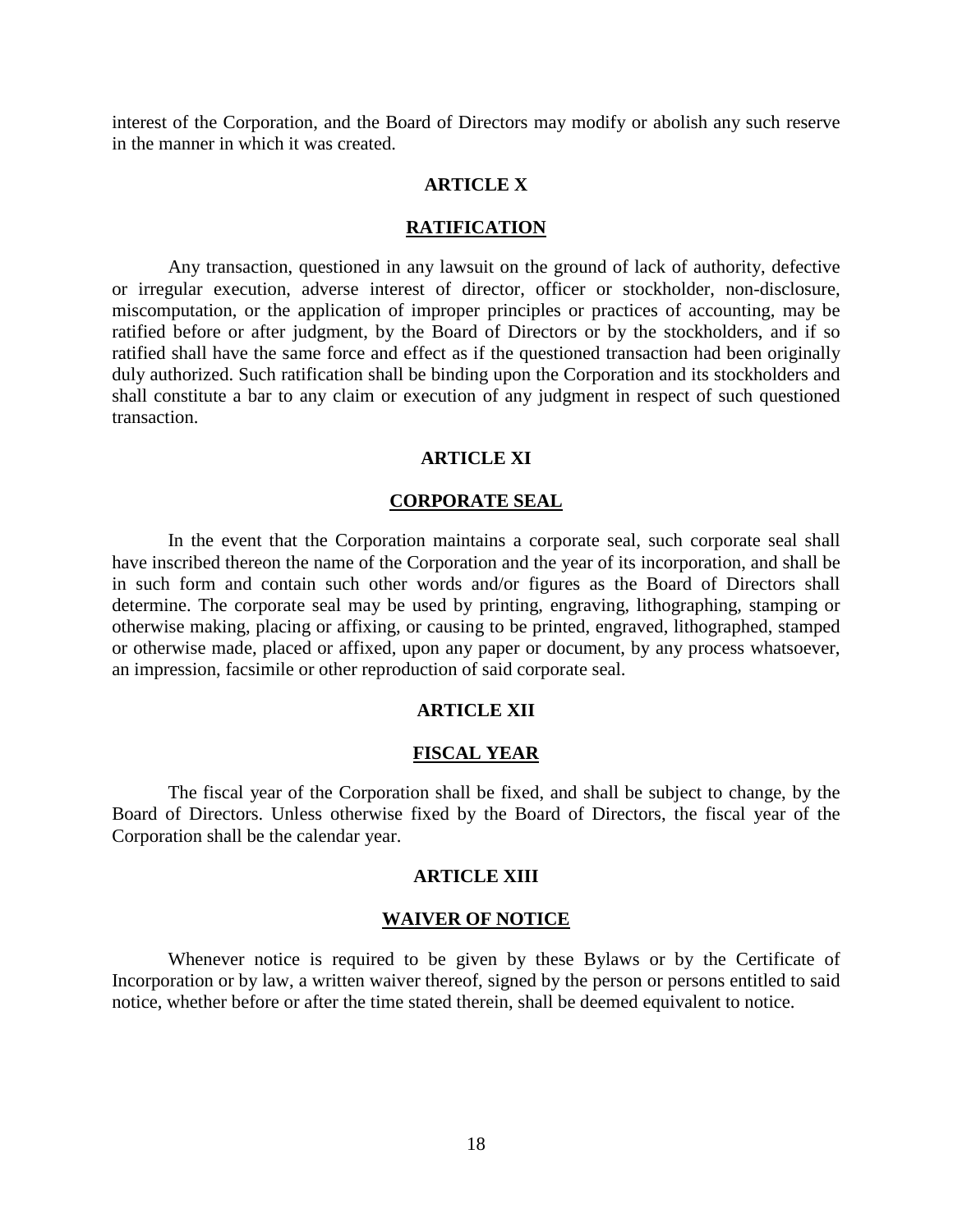### **ARTICLE XIV**

## **BANK ACCOUNTS, DRAFTS, CONTRACTS, ETC.**

Section 1 Bank Accounts and Drafts. In addition to such bank accounts as may be authorized by the Board of Directors, the primary financial officer or any person designated by said primary financial officer, whether or not an employee of the Corporation, may authorize such bank accounts to be opened or maintained in the name and on behalf of the Corporation as he or she may deem necessary or appropriate, payments from such bank accounts to be made upon and according to the check of the Corporation in accordance with the written instructions of said primary financial officer, or other person so designated by such primary financial officer.

Section 2 Contracts. The Board of Directors may authorize any person or persons, in the name and on behalf of the Corporation, to enter into or execute and deliver any and all deeds, bonds, mortgages, contracts and other obligations or instruments, and such authority may be general or confined to specific instances.

Section 3 Proxies; Powers of Attorney; Other Instruments. The Chairperson, Chief Executive Officer, the President or any other person designated by either of them shall have the power and authority to execute and deliver proxies, powers of attorney and other instruments on behalf of the Corporation in connection with the rights and powers incident to the ownership of stock by the Corporation. The Chairperson, the President or any other person authorized by proxy or power of attorney executed and delivered by either of them on behalf of the Corporation may attend and vote at any meeting of stockholders of any company in which the Corporation may hold stock, and may exercise on behalf of the Corporation any and all of the rights and powers incident to the ownership of such stock at any such meeting, or otherwise as specified in the proxy or power of attorney so authorizing any such person. The Board of Directors, from time to time, may confer like powers upon any other person.

Section 4 Financial Reports. The Board of Directors may appoint the primary financial officer or other fiscal officer or any other officer to cause to be prepared and furnished to stockholders entitled thereto any special financial notice and/or financial statement, as the case may be, which may be required by any provision of law.

## **ARTICLE XV**

### **AMENDMENTS**

In furtherance and not in limitation of the powers conferred by law, subject to any limitations contained elsewhere in the Certificate of Incorporation or these Bylaws (including, without limitation, Section 4 of Article V), these Bylaws may be adopted, amended or repealed by a majority of the Board of Directors of the Corporation, but any Bylaws adopted by the Board of Directors may be amended or repealed by the affirmative vote of the holders of at least 66 2/3% of the voting power of the outstanding shares of Common Stock; provided, however, that no provision of the Bylaws may be adopted, amended or repealed which shall interpret or qualify, or impair or impede the implementation of any provision of the Certificate of Incorporation or which is otherwise inconsistent with the provisions of the Certificate of